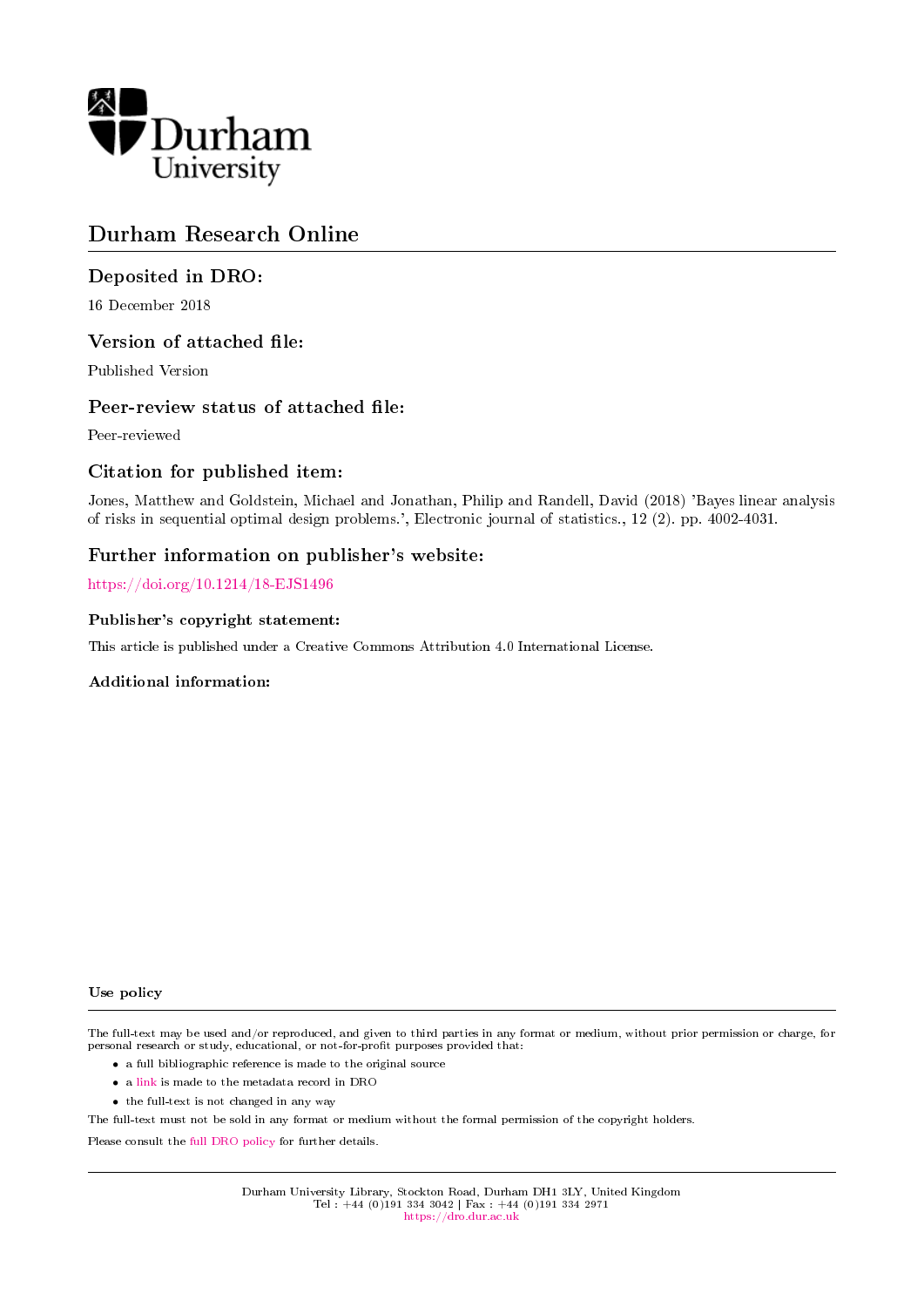**[Electronic Journal of Statistics](http://projecteuclid.org/ejs)** Vol. 12 (2018) 4002–4031 ISSN: 1935-7524 <https://doi.org/10.1214/18-EJS1496>

# **Bayes linear analysis of risks in sequential optimal design problems**

#### **Matthew Jones and Michael Goldstein**

Department of Mathematical Sciences, Durham University Lower Mountjoy, Stockton Road, Durham, UK, DH1 3LE e-mail:  $m$ .j.jones@durham.ac.uk; [michael.goldstein@durham.ac.uk](mailto:michael.goldstein@durham.ac.uk)

#### **Philip Jonathan**

Department of Mathematics and Statistics, Lancaster University, LA1 4YW, United Kingdom

> Shell Research Limited, London SE1 7NA, UK e-mail: [philip.jonathan@shell.com](mailto:philip.jonathan@shell.com)

#### **David Randell**

Shell Global Solutions International BV, Grasweg 31, 1031 HW Amsterdam, NL e-mail: [david.randell@shell.com](mailto:david.randell@shell.com)

**Abstract:** In a statistical or physical model, it is often the case that a set of design inputs must be selected in order to perform an experiment to collect data with which to update beliefs about a set of model parameters; frequently, the model also depends on a set of external variables which are unknown before the experiment is carried out, but which cannot be controlled. Sequential optimal design problems are concerned with selecting these design inputs in stages (at different points in time), such that the chosen design is optimal with respect to the set of possible outcomes of all future experiments which might be carried out. Such problems are computationally expensive.

We consider the calculations which must be performed in order to solve a sequential design problem, and we propose a framework using Bayes linear emulators to approximate all difficult calculations which arise; these emulators are designed so that we can easily approximate expectations of the risk by integrating the emulator directly, and so that we can efficiently search the design input space for settings which may be optimal. We also consider how the structure of the design calculation can be exploited to improve the quality of the fitted emulators. Our framework is demonstrated through application to a simple linear modelling problem, and to a more complex airborne sensing problem, in which a sequence of aircraft flight paths must be designed so as to collect data which are informative for the locations of ground-based gas sources.

**Keywords and phrases:** Bayesian uncertainty analysis, emulation, sequential experimental design, decision support, remote sensing, uncertainty quantification.

Received January 2018.

4002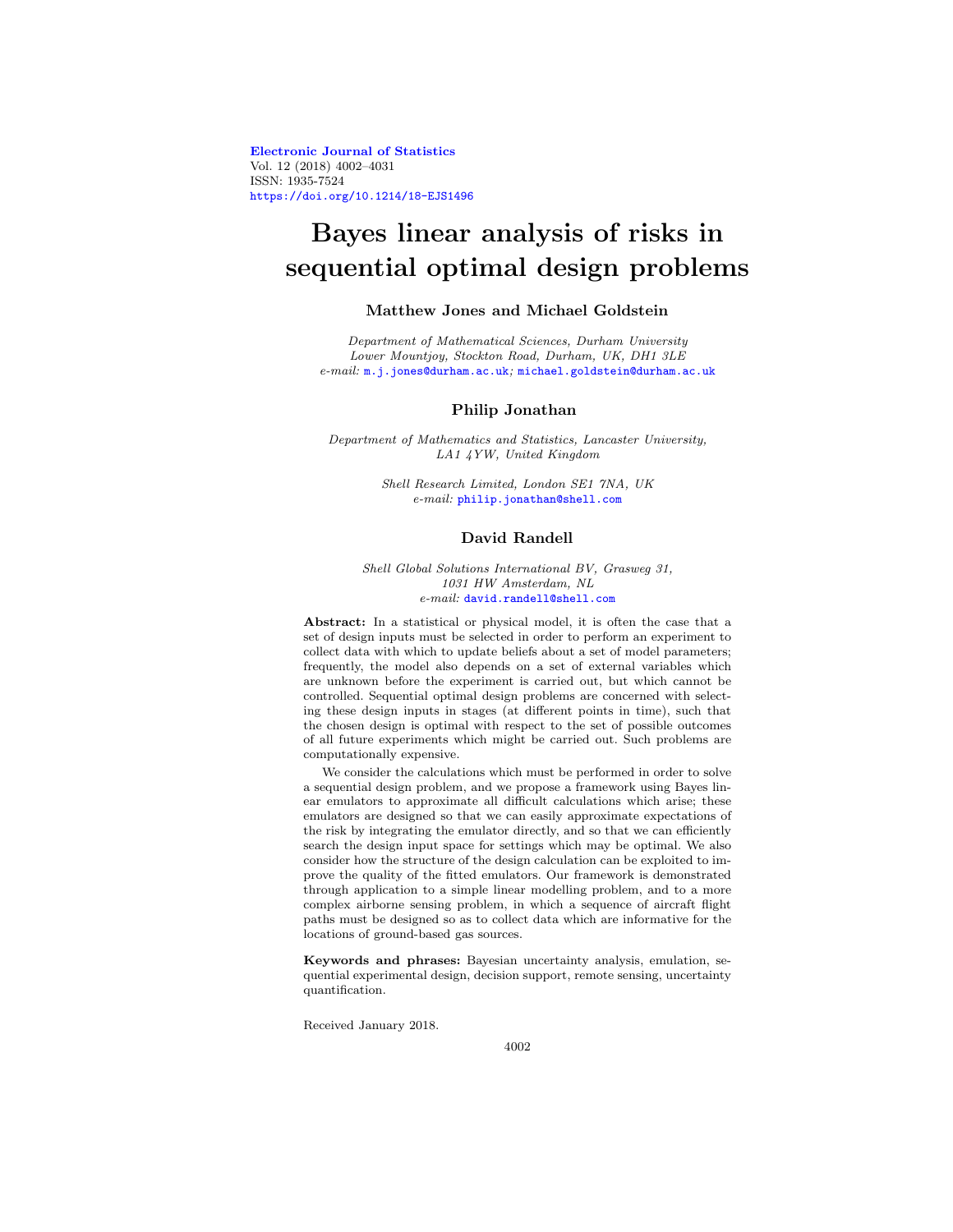#### **Contents**

| 1              |                                                                                        | 4003 |  |
|----------------|----------------------------------------------------------------------------------------|------|--|
| $\mathfrak{D}$ |                                                                                        | 4005 |  |
|                | 2.1                                                                                    | 4005 |  |
|                |                                                                                        | 4006 |  |
|                | Extensive form $-$ backward induction $\ldots \ldots \ldots \ldots \ldots$<br>2.2      | 4007 |  |
| 3              | Approximation of the design calculation $\ldots \ldots \ldots \ldots \ldots$           | 4010 |  |
|                | 3.1                                                                                    | 4011 |  |
|                | $3.2\,$                                                                                | 4012 |  |
|                | Approximating the expected risk $\ldots \ldots \ldots \ldots \ldots \ldots$<br>3.3     | 4013 |  |
|                | 3.4<br>Characterising the candidate design space $\ldots \ldots \ldots \ldots$         | 4014 |  |
|                | 3.5                                                                                    | 4014 |  |
|                | 3.6<br>Input selection for the next wave $\dots \dots \dots \dots \dots \dots$         | 4016 |  |
| $\overline{4}$ |                                                                                        | 4017 |  |
|                | 4.1                                                                                    | 4017 |  |
|                | Running the algorithm $\ldots \ldots \ldots \ldots \ldots \ldots \ldots \ldots$<br>4.2 | 4018 |  |
|                | 4.2.1                                                                                  | 4018 |  |
|                | Second wave $\dots \dots \dots \dots \dots \dots \dots \dots$<br>4.2.2                 | 4020 |  |
| 5              |                                                                                        | 4021 |  |
|                | 5.1                                                                                    | 4021 |  |
|                | 5.2                                                                                    | 4022 |  |
|                | 5.3                                                                                    | 4024 |  |
|                | 5.3.1                                                                                  | 4024 |  |
|                | Second wave $\ldots \ldots \ldots \ldots \ldots \ldots \ldots \ldots$<br>5.3.2         | 4026 |  |
| 6              |                                                                                        | 4028 |  |
|                | 4029                                                                                   |      |  |
| 4031           |                                                                                        |      |  |

#### <span id="page-2-0"></span>**1. Introduction**

Scientific research increasingly relies on the specification and analysis of models which are intended to recreate the properties of a particular natural or manmade system. These models can vary greatly in complexity: in some instances, model predictions for a system are simple and easy to evaluate (for example, the atmospheric dispersion model discussed in Pasquill [\(1971](#page-29-0))), whereas in others, simply evaluating the model to generate a single prediction may be a time-consuming, non-trivial task (for example, the climate model considered in Williamson et al.  $(2013)$ ). Despite the diversity of fields in which modelling is undertaken and the range of different complexity levels, modellers often share a number of common goals.

Frequently, one of these goals is to infer certain parameters of a model using data collected from the system that the model is designed to represent (see, for example, Kennedy and O'Hagan [\(2001\)](#page-29-1)); these parameters may be of direct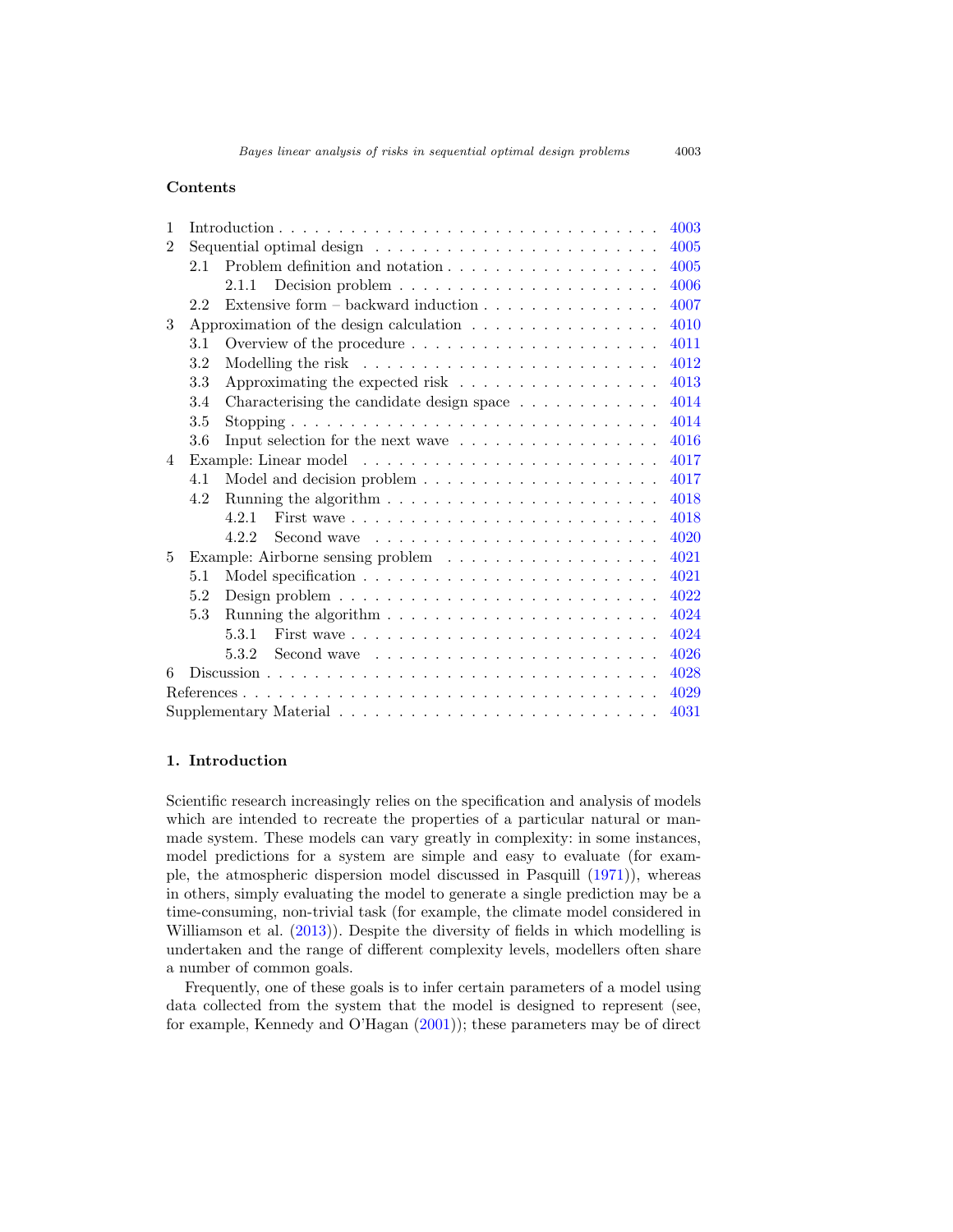interest themselves, or they may be of interest simply because we wish to calibrate the model so that it makes better predictions for unobserved states of the system. Generally, the modeller may also control some of the model inputs governing the observation process (for example, spatial locations at which observations of the real climate are made). Additionally, there may be inputs to the model which cannot be controlled when making observations on the real system (for example, the wind conditions at the point at which observations on the real climate are made), but which must be accounted for when making inferences from the data.

Once data has been collected from the system, decisions about the system must be made using the information provided by the model specification and the observed data; subsequently, under particular outcomes, these decisions will have known consequences. The general framework for a Bayesian decision analysis is presented in detail by, for example, Smith [\(2010\)](#page-30-2) and Lindley [\(1972\)](#page-29-2); Randell et al. [\(2010\)](#page-29-3) perform such an analysis for a model describing a large offshore structure, where maintenance decisions must be made about individual components whose characteristics have a complex covariance structure. Sometimes, the experiments can be performed sequentially; that is, there is the opportunity to perform a sequence of experiments to learn about the system, and the benefit that could be obtained by continuing to experiment must be weighed against the cost of doing so. DeGroot [\(1970](#page-28-1)) provides an introduction to sequential decision-making, and Williamson and Goldstein [\(2012\)](#page-30-3) provide an example in which a climate model must be used to choose a sensible  $CO<sub>2</sub>$  abatement policy at the present time and at fixed points in the future.

Combining model and decision problem specifications, the question of design arises naturally: given that some of the model inputs governing the measurement process may be controlled, how should these be selected so as to maximise the expected benefit of the observations? For non-sequential decision problems, optimal experimental design choices for common, simple scenarios are reviewed in Chaloner and Verdinelli [\(1995\)](#page-28-2), and more complex, non-linear problems are considered in Ford et al. [\(1989](#page-29-4)). If a more complex model or loss function is specified, or for sequential problems, there is usually no analytic solution to the design calculations, and the resulting problem usually presents a computational challenge; Muller et al. [\(2007\)](#page-29-5) provide a simulation procedure for sequential design problems with simple forward models, which works by discretizing the design space and sampling the possible experimental outcomes from the model.

In this article, we develop an approximation framework which provides decision support for the sequential design problem; our procedure is designed to be able to cope with problems that have large numbers of stages, as well as problems in which the system model is an expensive function that may only be evaluated at a handful of parameter settings. Any approximation to the sequential design calculations will introduce numerical uncertainty; the procedure that we present is designed to track this uncertainty throughout the calculation, allowing the user to make an informed decision about whether to select an experiment subject to these uncertainties, or to carry out further analysis which may reveal more about the risks involved. Jones et al. [\(2016](#page-29-6)) proposed a similar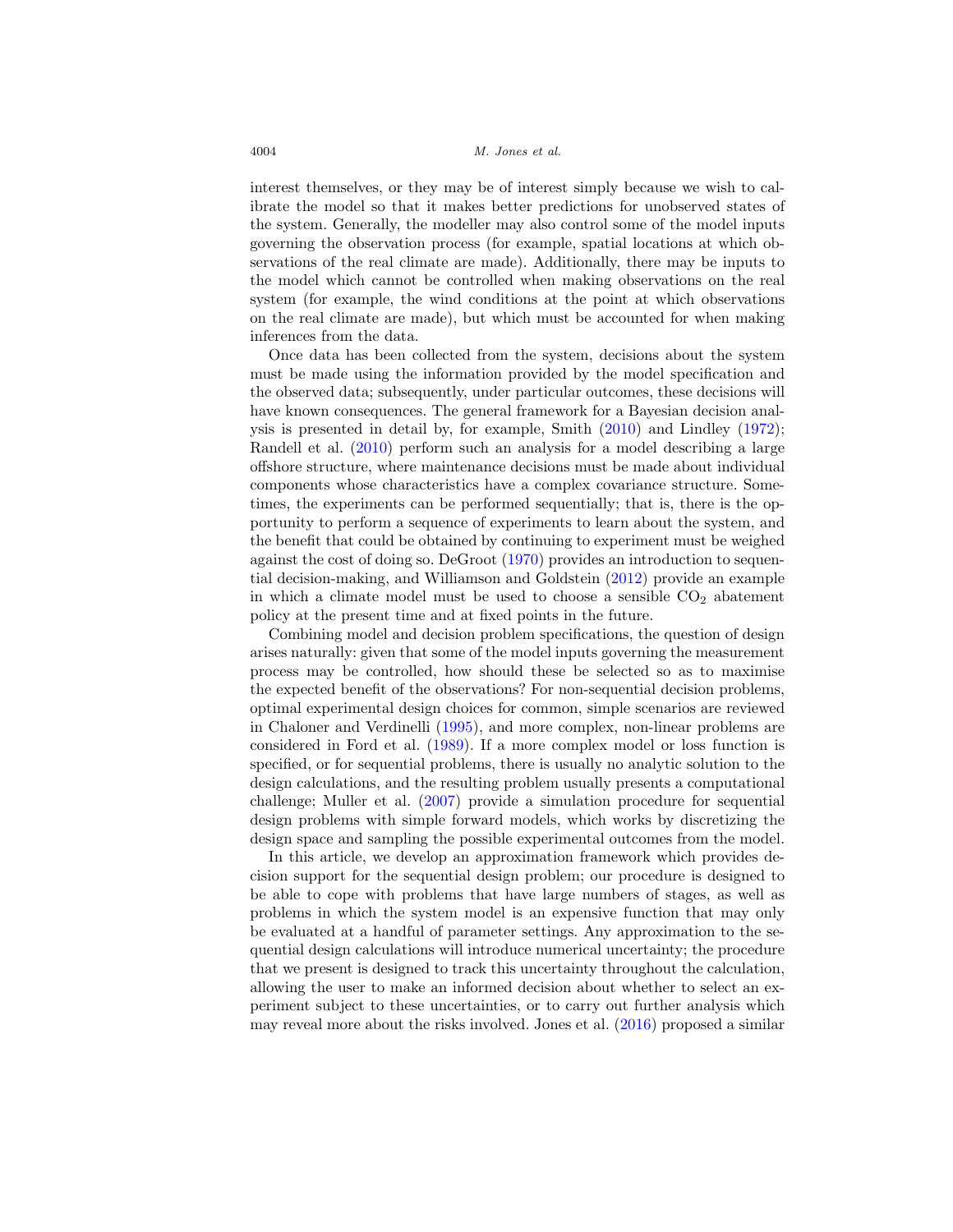framework to handle non-sequential design problems for expensive models.

The remainder of this article is laid out as follows: in Section [2,](#page-4-0) we introduce a notation for the sequential design problem, and present the standard backward induction algorithm for its solution. Then, in Section [3,](#page-9-0) we propose a framework which approximates the backward induction calculation using Bayes linear emulators. In Section [4,](#page-16-0) we consider an application to a simple linear model, and in Section [5,](#page-20-0) we consider a more complex application in atmospheric dispersion modelling. In Section [6,](#page-27-0) we discuss our results and propose avenues for future research. Additional details regarding the framework and the examples are provided in the supplementary material Jones et al. [\(2018\)](#page-29-7); sections in the supplement are labelled [S1,](#page-2-0) [S2](#page-4-0) etc.

#### <span id="page-4-0"></span>**2. Sequential optimal design**

In this section, we introduce a notation for the general problem, and set out the Bayesian optimal experimental design framework in full.

#### <span id="page-4-1"></span>*2.1. Problem definition and notation*

The general problem is this: we hold prior beliefs about a system we are studying in the form of a model which is a function of a number of input parameters. For each setting of its inputs (within some allowed range), the model can be run to generate a prediction for a set of system attributes (which we will refer to as the model outputs). We wish to use data from the system to update beliefs about some model parameters, before using these updated beliefs to make decisions; sets of observations may be taken sequentially, and after each has been observed, we have the option of either measuring the next set, or using current beliefs to make an immediate decision.

In what follows, 'stage j' refers to the point in time at which  $(j - 1)$  sets of observations have been made, and where we must consider whether to take the  $j<sup>th</sup>$  set. We assume that a maximum of n experiments can be performed, and denote the j<sup>th</sup> set of available observations by  $z_j = \{z_{j1}, \ldots, z_{jn_z}\}, j = 1 \ldots, n$ . We denote the collection of observations collected up to and including stage  $j$ by  $z_{[j]} = \{z_1, \ldots, z_j\}$ . We assume that the model inputs can be divided into three classes:

- **Model parameters**: these are the parameters about which we wish to learn. They are denoted by  $q = \{q_1, \ldots, q_{n_q}\}.$
- **Design inputs**: we may select these, and they control the behaviour of the experiment which is performed. We denote the set of design inputs affecting the j<sup>th</sup> set of observations by  $d_j = \{d_{j1},...,d_{jn_{dj}}\}$  (for  $d_j \in$  $\mathcal{D}_i$ ), and we denote the collection up to and including stage j by  $d_{[i]} =$  $\{d_1,\ldots,d_i\}.$
- **External inputs**: we cannot control these, but they affect predictions for the system, though we are not interested in using the data  $z_i$  to learn about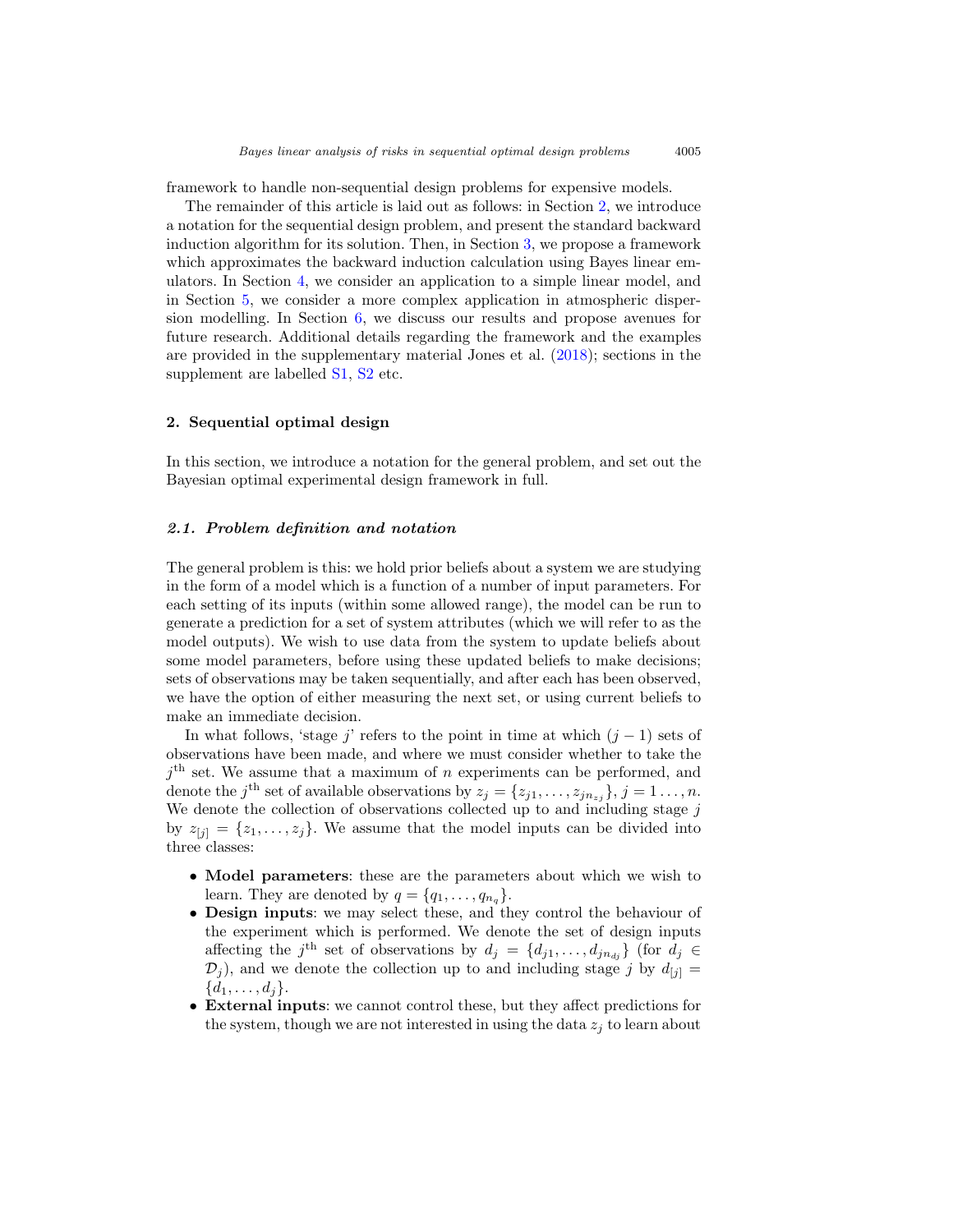them. We denote the set of external inputs affecting the  $j<sup>th</sup>$  observation by  $w_j = \{w_{j1}, \ldots, w_{jn_{mj}}\}$  (for  $w_j \in \mathcal{W}_j$ ), and we denote the collection up to and including stage j by  $w_{[j]} = \{w_1, \ldots, w_j\}.$ 

At each stage j, we proceed as follows: first, the design inputs  $d_i$  must be selected; then, the external inputs  $w_i$  become known; finally, the experimental data  $z_i$  are observed. After collecting the experimental data, we must either make an immediate decision, with no possibility of further sampling, or select a design  $d_{j+1}$  for the next experiment before collecting these observations using this configuration. Note that the numbers of observations, design inputs and external inputs  $(n_{zj}, n_{dj} \text{ and } n_{wj})$  need not be the same, either within a particular stage or between stages; for example, in the atmospheric dispersion example presented in Section [5,](#page-20-0) a set of 5 design inputs and 2 external inputs affects the characteristics of a set of 100 observations to be collected at each stage.

#### <span id="page-5-0"></span>2.1.1. Decision problem

To determine the value of any set of observations, and therefore to choose between making an immediate decision and paying for another set of observations, we must specify the decision problem that we will solve using our beliefs about model parameters q after j sets of observations have been made. Within a probabilistic Bayesian framework, our beliefs about q after the  $i<sup>th</sup>$  experiment are summarised through the posterior distribution

<span id="page-5-1"></span>
$$
p(q|z_{[j]}, w_{[j]}, d_{[j]}) = \frac{p(z_{[j]}|q, w_{[j]}, d_{[j]}) p(q|w_{[j]}, d_{[j]})}{p(z_{[j]}|w_{[j]}, d_{[j]})}
$$

$$
= \frac{p(z_{[j]}|q, w_{[j]}, d_{[j]}) p(q)}{p(z_{[j]}|w_{[j]}, d_{[j]})}
$$
(1)

where we specify the conditional distribution  $p(z_{[j]}|q, w_{[j]}, d_{[j]})$  for the observations  $z_{[j]}$  given the model parameters, and  $p(q)$  specifies our prior beliefs about q, which we assume do not depend on  $\{w_{[i]}, d_{[j]}\}.$ 

For the decision problem, we specify the following components:

- a space  $A_j$  of possible actions  $a_j = \{a_{j1}, \ldots, a_{jn_{aj}}\}$  which might be taken at stage j.
- a loss function  $L_i(a_i, q)$  which describes (in utility units) the cost of taking action  $a_i$  at stage j (having terminated sampling) and then realising model parameters q.
- a function  $c_j(d_j)$  which describes the cost (in utility units) of selecting design  $d_j$  for the experiment at stage j.

Based on this specification, we can evaluate our risk (expected loss) from making an immediate decision at stage  $j$  which is optimal against our current beliefs,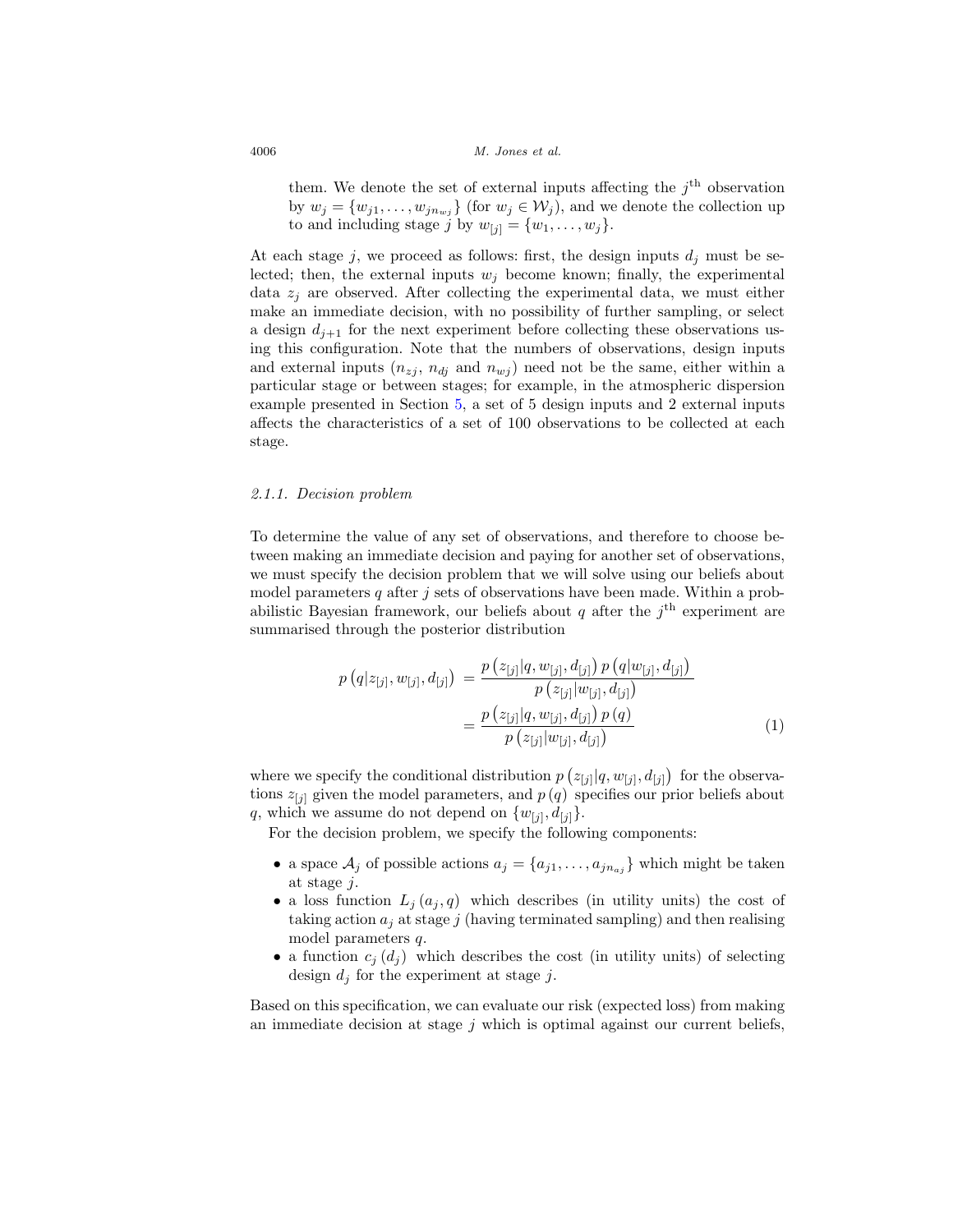<span id="page-6-2"></span>

Fig 1: Graphical representation of the design procedure, showing quantities in the order that we choose, observe or compute them. Square nodes represent design parameters which we select, circular nodes represent random quantities which we observe when experimenting, and non-bordered nodes are risks which we compute.

as described by [\(1\)](#page-5-1)

<span id="page-6-1"></span>
$$
\rho_j^{\text{trm}} \left[ z_{[j]}, w_{[j]}, d_{[j]} \right] = \min_{a_j \in \mathcal{A}_j} \int L_j(a_j, q) \, p \left( q | z_{[j]}, w_{[j]}, d_{[j]} \right) dq \tag{2}
$$

where  $\rho_j^{\text{trm}}$  is referred to as the 'terminal risk' or the 'risk from an optimal terminal decision' at stage  $j$ . We denote the optimal decision at stage  $j$ , which minimises  $(2)$ , by  $a_j^*$ .

We would now like to know: given our prior beliefs about the system, the costs of the observations which might be made, and the consequences of the decisions which might be taken, how many sets of observations should be collected, and at what settings of the design parameters? This is a problem in Bayesian sequential optimal experimental design, which can be solved using backward induction.

#### <span id="page-6-0"></span>*2.2. Extensive form – backward induction*

The backward induction algorithm is a well-known technique for solving decision and design problems; for an introduction to the algorithm, see, for example, DeGroot [\(1970\)](#page-28-1). The algorithm begins at the final stage of the problem, where it is not possible to collect further observations, and then works back through the stages, deciding for each setting of the model inputs whether it is optimal to continue experimenting or to stop and make an immediate decision.

We iterate the following steps for  $j = n,(n-1),\ldots 1$ :

• We compute the overall risk, denoted by  $\rho_i$ , assuming that we act optimally at all future stages. At the final stage  $(j = n)$ , no further observations are possible, and so the overall risk is equal to the terminal risk

<span id="page-6-4"></span>
$$
\rho_n \left[ z_{[n]}, w_{[n]}, d_{[n]} \right] = \rho_n^{\text{trm}} \left[ z_{[n]}, w_{[n]}, d_{[n]} \right]
$$
\n(3)

For all other stages  $(1 \leq j < n)$ , we compare the risk from an immediate decision with that from future experimentation

<span id="page-6-3"></span>
$$
\rho_j \left[ z_{[j]}, w_{[j]}, d_{[j]} \right] = \min \left[ \rho_j^{\text{trm}} \left[ z_{[j]}, w_{[j]}, d_{[j]} \right], \rho_{j+1}^* \left[ z_{[j]}, w_{[j]}, d_{[j]} \right] \right] \tag{4}
$$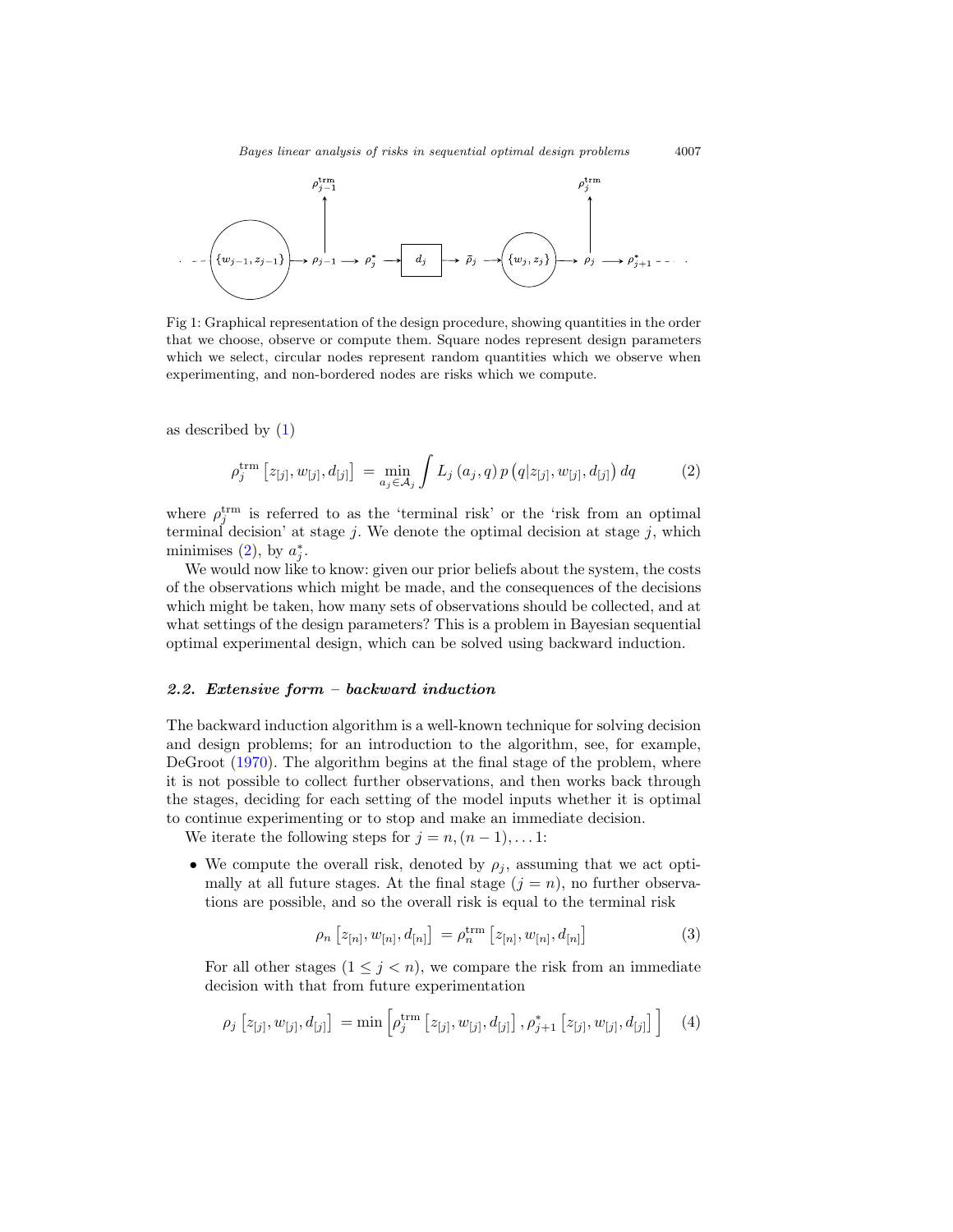The risk  $\rho_{j+1}^*$  from optimal future experimentation is the output from the  $(j + 1)$ <sup>th</sup> iteration of this procedure, defined in [\(6\)](#page-7-0)

• At the point when we must choose between an immediate decision and further experimentation, the experimental outcomes  $\{z_i, w_j\}$  are unknown, and so we compute the expectation  $\bar{\rho}_j$  of the risk  $\rho_j$  with respect to our current beliefs

$$
\bar{\rho}_{j}\left[z_{[j-1]}, w_{[j-1]}, d_{[j]}\right] = \iint \rho_{j}\left[z_{[j]}, w_{[j]}, d_{[j]}\right] \times p\left(z_{j}, w_{j}|z_{[j-1]}, w_{[j-1]}, d_{[j]}\right) dz_{j} dw_{j}
$$
\n
$$
= \iint \rho_{j}\left[z_{[j]}, w_{[j]}, d_{[j]}\right] \times p\left(z_{j}|z_{[j-1]}, w_{[j]}, d_{[j]}\right) p\left(w_{j}|w_{[j-1]}, d_{[j]}\right) dz_{j} dw_{j}
$$
\n(5)

where in the second line, we have relied upon the assumption that we do not use the  $z_j$  to learn about the  $w_j$ .

• We find the optimal design  $d_j^*$  for the  $j^{\text{th}}$  experiment, as a function of the risk inputs  $\{z_{[j-1]}, w_{[j-1]}, d_{[j-1]}\}$  at the previous stages, by minimising  $\overline{\rho}_j$ over  $d_j$ , taking account of the cost  $c_j$  ( $d_j$ ) of experimentation

<span id="page-7-1"></span>
$$
d_j^* = \underset{d_j \in \mathcal{D}_j}{\arg \min} \left[ \bar{\rho}_j \left[ z_{[j-1]}, w_{[j-1]}, d_{[j]} \right] + c_j \left( d_j \right) \right]
$$

The minimum risk  $\rho_j^*$  is then

<span id="page-7-0"></span>
$$
\rho_j^* \left[ z_{[j-1]}, w_{[j-1]}, d_{[j-1]} \right] = \bar{\rho}_j \left[ z_{[j-1]}, w_{[j-1]}, \{ d_{[j-1]}, d_j^* \} \right] + c_j \left( d_j^* \right) \tag{6}
$$

Note that when  $j = 1$ , we define  $d_{[0]} = w_{[0]} = z_{[0]} = \emptyset$ . A graphical representation of the relationship between the designs, observables and risks is provided in Figure [1;](#page-6-2) the backward induction procedure is written in pseudo-code in Algorithm 1.

If we can perform these calculations, then the output from this algorithm is the optimal design  $d_1^*$  for the experiment at the first stage, and the corresponding optimal risk  $\rho_1^*$ . To decide how to proceed, we compare this risk (from an optimal future procedure) with the risk  $\rho_0^{\text{trm}}$  from making an optimal decision under our prior beliefs (before experimentation). If  $\rho_1^* < \rho_0^{\text{trm}}$ , then it is optimal to perform the first experiment (at  $d_1^*$ ), and then to assess the benefit of the second experiment against an immediate decision under our beliefs after the first experiment; otherwise, it is optimal to make an immediate decision and to cease sampling. More generally, if we have collected data up to the  $k<sup>th</sup>$  experiment, then we assess the optimal course of action by comparing  $\rho_{k+1}^*$  with  $\rho_k^{\text{trm}}$ .

While the calculations  $(2)$ ,  $(4)$ ,  $(5)$  and  $(6)$  are simple to express, they generally represent a large computational challenge. It is not uncommon to find a problem in which the terminal risk [\(2\)](#page-6-1) cannot be computed without recourse to numerical integration and optimisation methods; the intractability of this calculation in turn rules out a closed-form expression at any of the other steps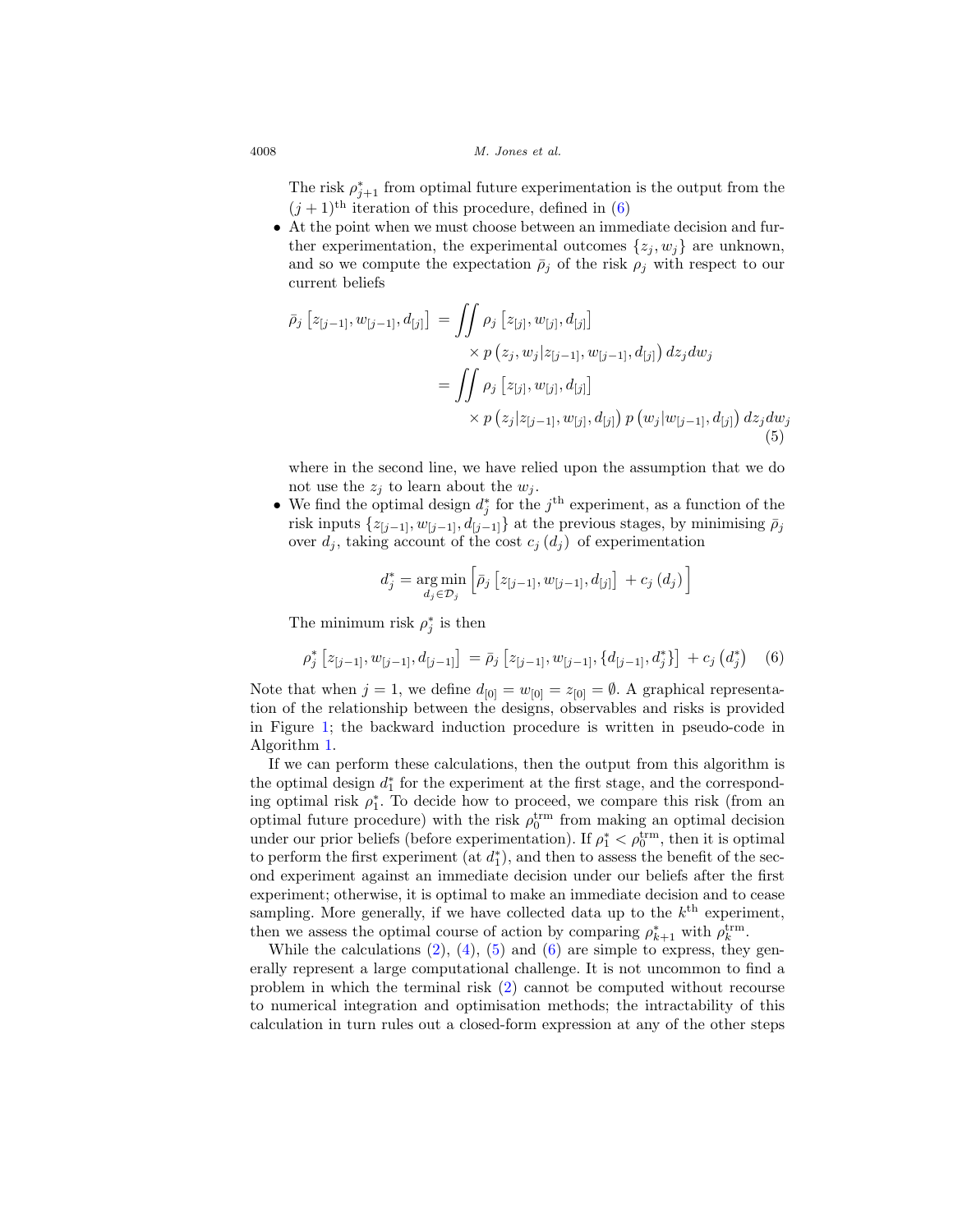of the procedure. Even in the situation where this calculation can be performed directly, numerical methods will generally be required by the time we must perform either  $(5)$  or  $(6)$ . For previous discussions of the computational challenges involved in sequential decision and design problems, see, for example, Muller et al. [\(2007\)](#page-29-5) or Williamson and Goldstein [\(2012\)](#page-30-3); simple, discrete examples in which the backward induction can be performed exactly are discussed in Smith [\(2010\)](#page-30-2) and Berger [\(1980](#page-28-3)).

If there is a computationally feasible way to approximate these calculations, however, the potential gains are large: designing observations that we make now to take into account their effect on data that we might collect in the future improves the overall quality of the information that we can collect, and the backward induction framework introduces the possibility of stopping once we have enough information to perform the task at hand, thus potentially saving the cost of unnecessary observations. A sequential procedure is guaranteed to have a risk which is no greater than that of the procedure in which we simply collect all of the observations before making a decision (DeGroot, [1970\)](#page-28-1), and the potential benefits from such a procedure may be large. As discussed by Huan and Marzouk [\(2016\)](#page-29-8), common strategies for approximating the full sequential design calculation where this is computationally infeasible include 'batch' design, in which designs for the experiments are all selected upfront, and 'greedy' or 'myopic' design, in which the optimal design at each stage is selected without considering the possibility of further experiments. Both strategies may lead to the selection of sub-optimal designs, as they do not account for information which may be available from data collected in the future.

Previous work on approximating sequential design problems is presented by Huan and Marzouk [\(2016\)](#page-29-8), who formulate the problem as a general dynamic programming procedure, and then use an iterative procedure based on linear regression models to approximate the design calculations. Their approximation uses a 'one-step lookahead' approximation to the full procedure, in which, at stage j, only the results of the j<sup>th</sup> and  $(j + 1)$ <sup>th</sup> experiments are considered. Drovandi et al. [\(2013](#page-28-4)) use the 'myopic' approximation in conjunction with a sequential Monte-Carlo algorithm to find approximate solutions to the sequential design problem. Drovandi et al. [\(2014](#page-29-9)) adopt a similar approach which additionally incorporates model uncertainty.

Section 4.2 of the article by Huan and Marzouk considers an example which illustrates the drawbacks of using a myopic approximation in a sequential design problem. A vehicle is to be used to measure concentrations of a contaminant at a sequence of locations; the observation times are fixed, and so the vehicle is constrained in how far it can travel before it needs to make the next observation. A myopic design strategy chases after the next available measurement at the cost of potentially reducing the quality of the information available from future experiments. A fully sequential strategy, however, balances the expected quality of the immediately available measurement with the expected quality of future measurements, and so prevents the vehicle from moving to regions too far away from those where good-quality measurements might be made in forthcoming experiments.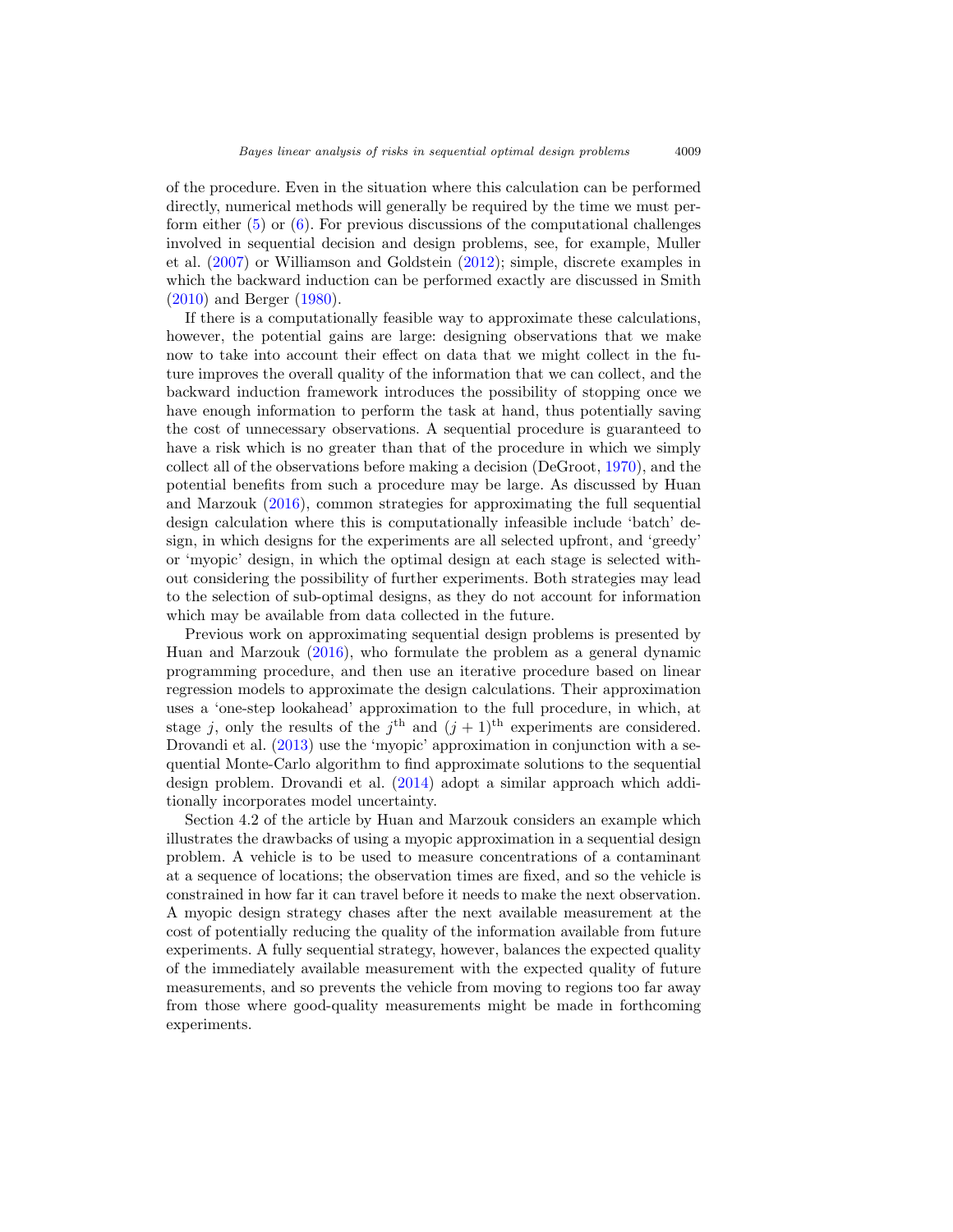The procedure that we present in Section [3](#page-9-0) is based on the backward induction Algorithm 1, which provides the basis for a more natural approximation, since the information from all future experiments  $n,(n-1),\ldots,(j+1)$  is accounted for in the risk function  $\rho_i$  at stage j. In addition, we use a more flexible class of models to approximate the risk functions at each stage, and outline a strategy for choosing basis and covariance functions which approximate the risks well, while retaining tractability.

**Algorithm 1** Backward induction algorithm for sequential design problems

1: **for**  $k = 0, ..., (n-1)$  **do** 2: **for**  $j = n, (n - 1), \ldots, (k + 1)$  **do** 3: Compute the risk 4: **if**  $j = n$  **then**  $\rho_n\left[z_{[n]}, w_{[n]}, d_{[n]}\right] = \rho_n^{\text{trm}}\left[z_{[n]}, w_{[n]}, d_{[n]}\right],$ 5: **else**  $\rho_j\left[z_{[j]}, w_{[j]}, d_{[j]}\right] = \min\left[\rho_j^\textup{\text{trm}}\left[z_{[j]}, w_{[j]}, d_{[j]}\right], \rho_{j+1}^*\left[z_{[j]}, w_{[j]}, d_{[j]}\right]\right]$ 6: **end if** 7: Compute the expected risk  $\bar{\rho}_j\left[z_{[j-1]}, w_{[j-1]}, d_{[j]}\right] \,=\, \int\!\!\int \rho_j p\left(z_j|z_{[j-1]}, w_{[j]}, d_{[j]}\right) p\left(w_j|w_{[j-1]}, d_{[j]}\right) dz_j dw_j$ 8: Compute the optimal design, and corresponding risk  $\rho_j^* \left[ z_{[j-1]}, w_{[j-1]}, d_{[j-1]} \right] = \min_{d_j \in \mathcal{D}} \left[ \bar{\rho}_j \left[ z_{[j-1]}, w_{[j-1]}, d_{[j]} \right] + c_j \left( d_j \right) \right]$ 9: **end for**<br>10: **if**  $\rho_k^{\text{trm}}$ . 10: **if**  $\rho_k^{\text{trm}} \leq \rho_{k+1}^*$  **then** 11: Cease sampling, and take decision  $a_k^*$ . 12: **Break** 13: **else** 14: Observe  $\{z_{k+1}, w_{k+1}\}$  at  $d_{k+1}^*$ . 15: **end if** 16: **end for**

#### <span id="page-9-0"></span>**3. Approximation of the design calculation**

In this section, we detail the procedure that we will use to approximate the general algorithm described in section [2.2.](#page-6-0) It is designed to follow the backward induction procedure as closely as possible, using Bayes linear emulators to approximate calculations which cannot be performed analytically. The analysis proceeds in waves, in a similar way to the history matching procedure of Vernon et al. [\(2010](#page-30-4)) and the non-sequential design procedure of Jones et al. [\(2016](#page-29-6)): at the first wave, we model the backward induction calculations over the whole design space, and we search the model input space to rule out designs which are unlikely to be optimal; then, in subsequent waves, we re-fit our risk models in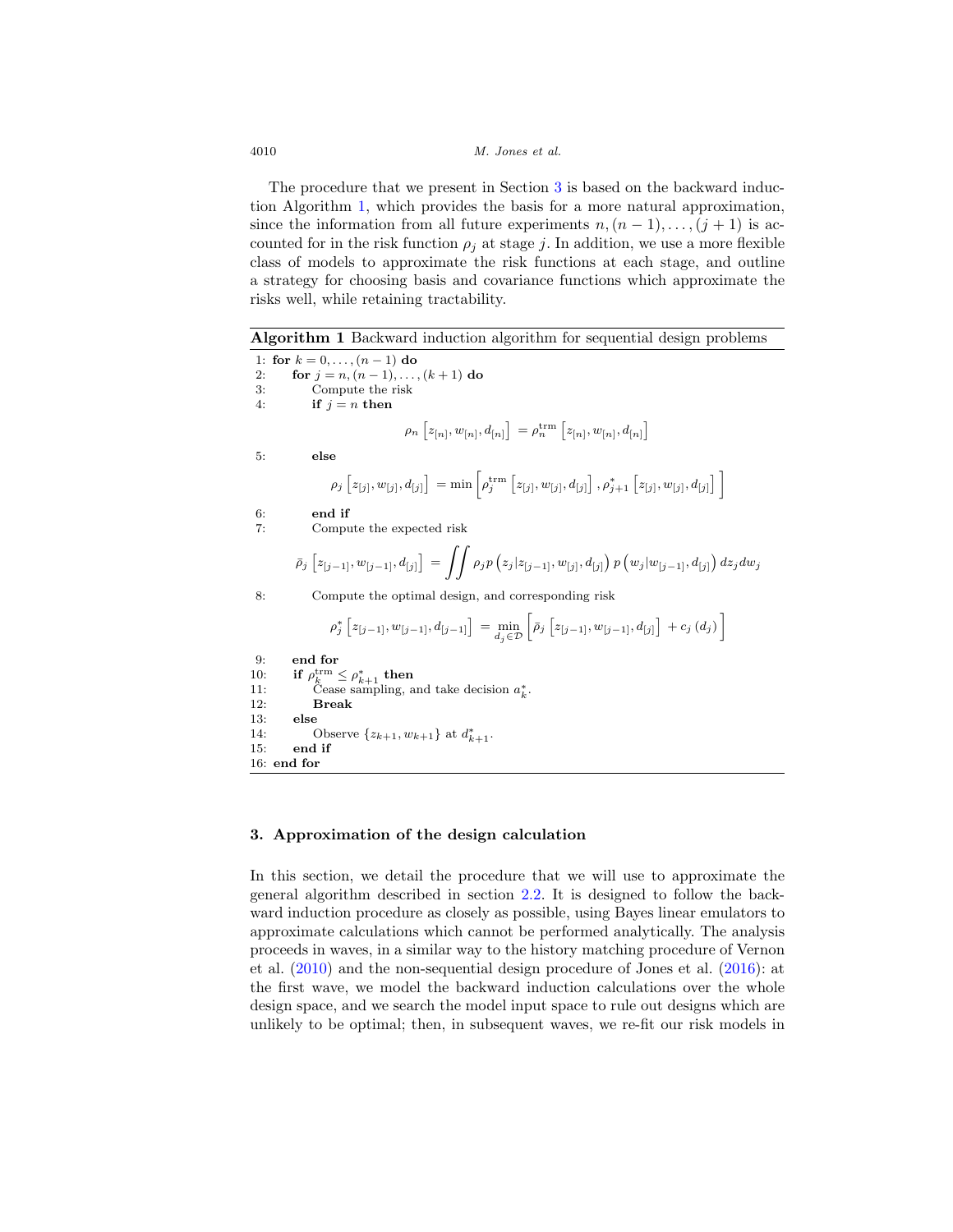those parts of the design space which have not yet been ruled out, allowing us to build up a more accurate picture of the behaviour of the risk and the structure of the design space in these regions.

In Section [3.1,](#page-10-0) we provide an overview of our approximation procedure; each step is explained more fully in Sections [3.2](#page-11-0) to [3.6.](#page-15-0) Further detail is provided in Section [S2](#page-4-0) of the supplementary material.

#### <span id="page-10-0"></span>*3.1. Overview of the procedure*

Throughout the remainder of the article, we use a superscript  $(i)$ ,  $i = 1, 2, \ldots$ to index the current wave of the algorithm. The steps that we perform for each wave are the same, but the approximating emulators are re-focused on those parts of the design space which we believe may contain the optimal design; this point is discussed further in section [S2.1.](#page-4-1) At each wave  $i = 1, 2, \ldots$ , we iterate the following steps for  $j = n, (n - 1), \ldots, 1$ :

**Emulate the risk** We fit a model which approximates the risk surface at stage j. Our model for the risk  $\rho_j$  (defined in [\(4\)](#page-6-3)) is denoted by  $r_j^{(i)}$ , and consists of a regression surface and a residual component

<span id="page-10-1"></span>
$$
r_j^{(i)}\left[z_{[j]}, w_{[j]}, d_{[j]}\right] = \sum_p \beta_{jp}^{(i)} g_{jp}^{(i)}\left(z_{[j]}, w_{[j]}, d_{[j]}\right) + u_j^{(i)}\left(z_{[j]}, w_{[j]}, d_{[j]}\right) \tag{7}
$$

where  $g_j^{(i)} = \{g_{j1}^{(i)}, \ldots, g_{jn_{g(i)}}^{(i)}\}$  is a known set of basis functions, the  $\beta_{jp}^{(i)}$  are corresponding unknown weights, and  $u_j^{(i)}$  is a zero-mean correlated residual process. We specify our prior beliefs about the uncertain components of the model, and combine these prior beliefs with a set of evaluations of the risk to create a secondorder emulator. The details of this procedure are discussed further in Section [3.2;](#page-11-0) an introduction to Bayes linear methods and to second-order emulation is provided in Section [S1.](#page-2-0) For an illustration of the risk emulation procedure, see Section [4.2](#page-17-0) and Section S3.1.1 of the supplementary material.

**Compute the expected risk** We derive a model for the expected risk surface at stage j by integrating our model for the risk. Our model  $\bar{r}_j^{(i)}$  for the expected risk  $\bar{\rho}_i$  (defined in [\(5\)](#page-7-1)) is

<span id="page-10-2"></span>
$$
\bar{r}_{j}^{(i)}\left[z_{[j-1]}, w_{[j-1]}, d_{[j]}\right] = \iint r_{j}^{(i)} p\left(z_{j}|z_{[j-1]}, w_{[j]}, d_{[j]}\right) p\left(w_{j}|w_{[j-1]}, d_{[j]}\right) dz_{j} dw_{j}
$$
\n(8)

The characterisation of beliefs about  $\bar{r}_j^{(i)}$  is discussed in Section [3.3.](#page-12-0) The computation of the expected risk for a simple example is considered in Section [4.2](#page-17-0) and in Section S3.1.2 of the supplementary material.

**Characterise the candidate design space** We eliminate parts of the design space which we deem unlikely to be optimal. Our approximation to the optimal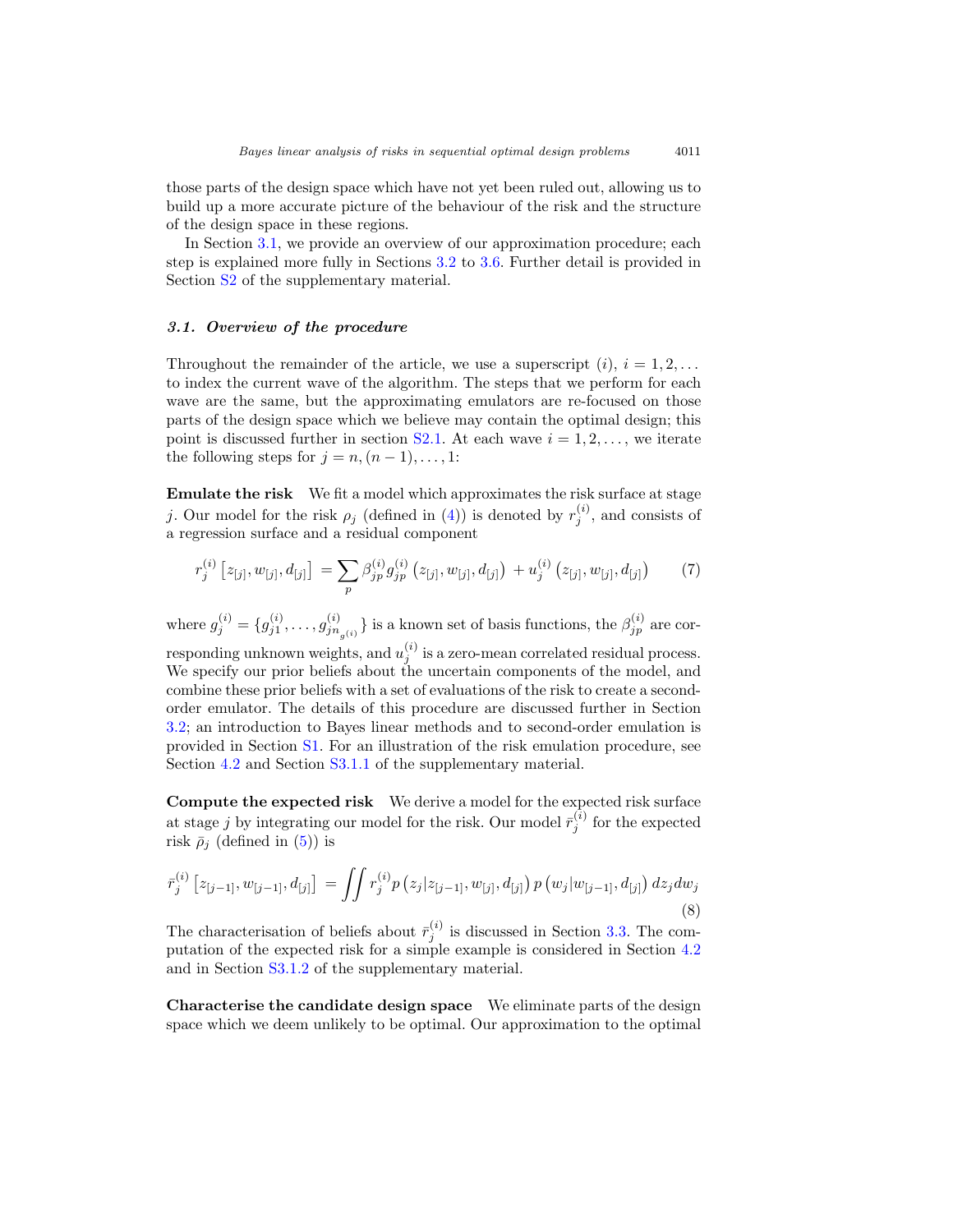risk  $\rho_j^*$  (defined in [\(6\)](#page-7-0)) is denoted by  $s_j^{(i)}$ , with

<span id="page-11-1"></span>
$$
s_j^{(i)} [z_{[j-1]}, w_{[j-1]}, d_{[j-1]}] = \bar{r}_j^{(i)} [z_{[j-1]}, w_{[j-1]}, \{d_{[j-1]}, d_j^*\}] + c_j (d_j^*)
$$
(9)

The value of  $d_j^*$  is unknown; we represent our uncertainty about the optimal design setting by sampling candidate designs  $\tilde{d}_j$  from within a candidate design space  $\mathcal{D}_j^{(i)}$  which could plausibly contain the optimal design. Our strategy for characterising this space and for characterising our uncertainty about  $s_j^{(i)}$  is discussed in Section [3.4.](#page-13-0) This procedure is applied to a simple example in Section [4.2,](#page-17-0) with further details provided in Section S3.1.3 of the supplementary material.

**Algorithm 2** Approximation to the backward induction procedure.

| 1: for $i = 1, 2, $ do<br>for $j = n, (n - 1), \ldots, 1$ do<br>2:                                                                                                                                     |  |  |
|--------------------------------------------------------------------------------------------------------------------------------------------------------------------------------------------------------|--|--|
| Specify risk model<br>3:                                                                                                                                                                               |  |  |
| $\left[ r_i^{(i)} \left[ z_{[j]}, w_{[j]}, d_{[j]} \right] \right] = \sum \beta_{jp}^{(i)} g_{jp}^{(i)} \left( z_{[j]}, w_{[j]}, d_{[j]} \right) + u_j^{(i)} \left( z_{[j]}, w_{[j]}, d_{[j]} \right)$ |  |  |
|                                                                                                                                                                                                        |  |  |
| Approximate the expected risk<br>4:                                                                                                                                                                    |  |  |
| $\bar{r}_j^{(i)}\left[z_{[j-1]}, w_{[j-1]}, d_{[j]}\right] \ = \ \int \int r_j^{(i)} p\left(z_j z_{[j-1]}, w_{[j]}, d_{[j]}\right) p\left(w_j w_{[j-1]}, d_{[j]}\right) dz_j dw_j$                     |  |  |
| Characterise the minimum risk<br>5:                                                                                                                                                                    |  |  |
| $s_i^{(i)}[z_{[i-1]}, w_{[i-1]}, d_{[i-1]}] = \bar{r}_i^{(i)}[z_{[i-1]}, w_{[i-1]}, \{d_{[i-1]}, d_i^*\}] + c_j(d_i^*)$                                                                                |  |  |
| end for<br>6:                                                                                                                                                                                          |  |  |
| $7:$ end for                                                                                                                                                                                           |  |  |

#### <span id="page-11-0"></span>*3.2. Modelling the risk*

When stage j of the algorithm is reached, the risk  $\rho_i$  (equation [\(4\)](#page-6-3)) is unknown, so our first task is to fit a model as an approximation. We choose to use a secondorder emulator, as this is a flexible model which will simplify the calculations that we need to perform in sections [3.3](#page-12-0) and [3.4.](#page-13-0) An introduction to second-order emulation is provided in Section S1.2.

The general form of the model that we use is given in equation [\(7\)](#page-10-1). To fit the emulator, we begin by selecting the regression basis functions  $g_{jp}^{(i)}$ , and by making a prior specification for the  $\beta_{jp}^{(i)}$  and  $u_j^{(i)}$ ; we specify expectations  $E\left[\beta_{jp}^{(i)}\right]$  for each of the regression coefficients, covariances Cov  $\left[\beta_{jp}^{(i)}, \beta_{kq}^{(i)}\right]$  between pairs of coefficients, and covariances Cov  $\left[u_j^{(i)}\left(\cdot\right), u_j^{(i)}\left(\cdot\right)\right]$  between pairs of residual function evaluations. Strategies for selecting the basis functions and making an appropriate prior specification are discussed in section [S2.1.](#page-4-1)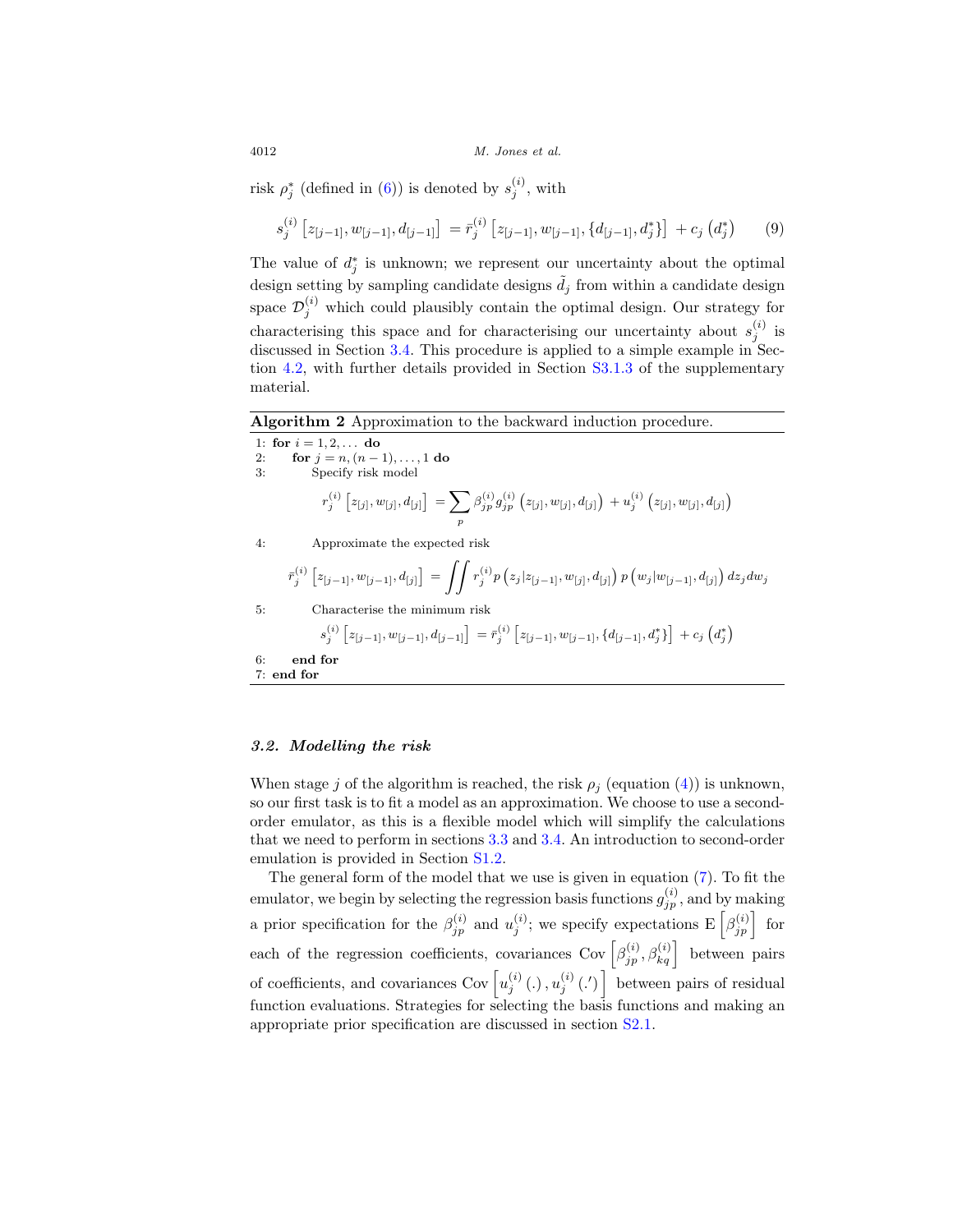In order to fit the emulator, we generate evaluations of the risk function. At wave *i*, we denote the set of  $N_j^{(i)}$  risk values that we use to fit the model by  $R_j^{(i)} = \{R_{j1}^{(i)}, R_{j2}^{(i)}, \ldots, R_{jN_j^{(i)}}^{(i)}\}; R_{jk}^{(i)}$  is the  $k^{\text{th}}$  evaluation of the risk obtained at input setting  $\{z_{[j]k}, w_{[j]k}, d_{[j]k}\}$ . At the final stage  $(j = n)$ ,  $R_{jk}^{(i)}$  is an evaluation of the terminal risk  $\rho_n^{\text{trm}}$  (corresponding to the definition [\(3\)](#page-6-4))

$$
R_{nk}^{(i)} = \rho_n^{\text{trm}} \left[ z_{[n]k}, w_{[n]k}, d_{[n]k} \right]
$$
 (10)

For all other stages  $(j < n)$ ,  $R_{jk}^{(i)}$  is generated by comparing the terminal risk  $\rho_j^{\text{trm}}$  with  $s_{j+1}^{(i)}$ , our approximation to the risk from an optimal decision at stage  $(j+1)$  (corresponding to the definition  $(4)$ )

$$
R_{jk}^{(i)} = \min\left[\rho_j^{\text{trm}}\left[z_{[j]k}, w_{[j]k}, d_{[j]k}\right], s_{j+1}^{(i)}\left[z_{[j]k}, w_{[j]k}, d_{[j]k}\right]\right]
$$
(11)

where the characterisation of  $s_{j+1}^{(i)}$  is discussed in section [3.4.](#page-13-0)

Due to uncertainty introduced through approximations to the risk, we are generally not able to evaluate the  $R_{jk}^{(i)}$  exactly; instead, we assess  $\mathbb{E}\left[R_{jk}^{(i)}\right]$  and Cov  $\left[R_{jk}^{(i)}, R_{jl}^{(i)}\right]$  by sampling, and we fit the emulator to the mean values, using the covariances to characterise the measurement error structure. This issue is discussed further in Section [S2.1.](#page-4-1) Once the characteristics of the risk evaluations have been assessed, we can compute adjusted expectations  $E_{R_i^{(i)}}\left[r_j^{(i)}[z_{[j]}, w_{[j]},\right]$ j  $d_{[j]}$ ] and covariances Cov<sub>R<sub>i</sub><sup>(i)</sup></sub>  $\left[r^{(i)}_j\left[z_{[j]}, w_{[j]}, d_{[j]}\right], r^{(i)}_j\left[z'_{[j]}, w'_{[j]}, d'_{[j]}\right]\right]$  for any new input settings, as detailed in Section S1.2.

#### <span id="page-12-0"></span>*3.3. Approximating the expected risk*

We use our model  $r_j^{(i)}$  to compute an approximation  $\bar{r}_j^{(i)}$  to the expected risk  $\bar{\rho}_j$  (defined in equation [\(8\)](#page-10-2)). As outlined in, for example, O'Hagan [\(1991\)](#page-29-10) and Rasmussen and Ghahramani [\(2002\)](#page-30-5), the characteristics of the expectation of a stochastic process can be derived by integrating the characteristics of the process directly; in this instance, the expectation of  $\bar{r}_j^{(i)}$  is

$$
\mathcal{E}_{R_j^{(i)}}\left[\bar{r}_j^{(i)}\left[z_{[j-1]}, w_{[j-1]}, d_{[j]}\right]\right] = \int \mathcal{E}_{R_j^{(i)}}\left[r_j^{(i)}\left[0, \cdots\right] \right] p\left(z_j|z_{[j-1]}, w_{[j]}, d_{[j]}\right) p\left(w_j|w_{[j-1]}, d_{[j]}\right) dz_j dw_j
$$

where  $\mathbf{E}_{R_j^{(i)}}$  $\left[r_j^{(i)}\right]$  is our adjusted expectation for  $r_j^{(i)}$  (computed in Section [3.2\)](#page-11-0), and the covariance between  $\bar{r}_j^{(i)}$  values at any new pair of input settings is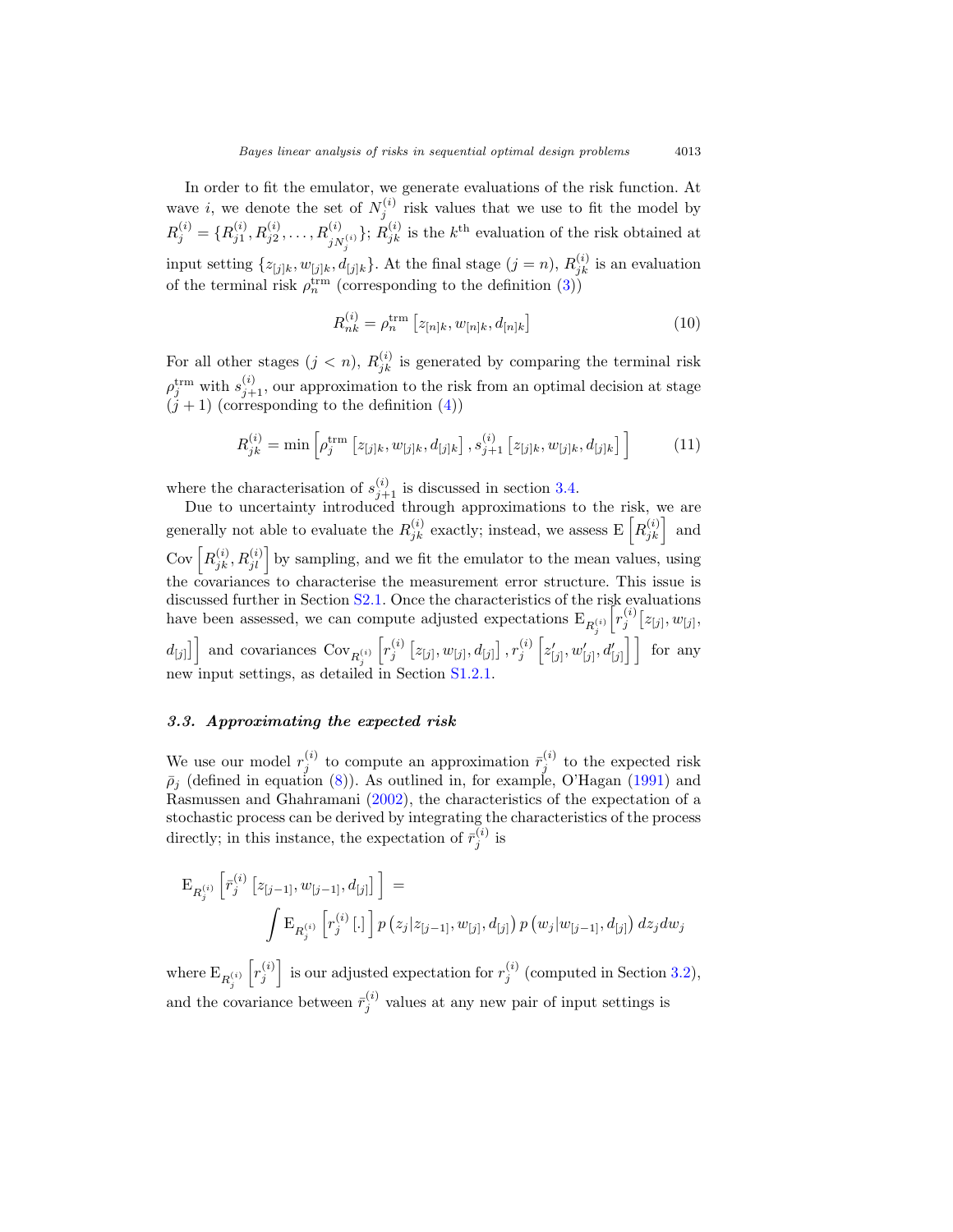$$
\begin{split} \text{Cov}_{R_j^{(i)}}\left[ \bar{r}_j^{(i)}\left[z_{[j-1]}, w_{[j-1]}, d_{[j]} \right], \bar{r}_j^{(i)}\left[z'_{[j-1]}, w'_{[j-1]}, d'_{[j]} \right] \right] = \\ \int \text{Cov}_{R_j^{(i)}}\left[ r_j^{(i)}\left[ . \right], r_j^{(i)}\left[ .' \right] \right] p\left( z_j, w_j | z_{[j-1]}, w_{[j-1]}, d_{[j]} \right) \\ \times p\left( z_j', w_j' | z'_{[j-1]}, w'_{[j-1]}, d'_{[j]} \right) dz_j dw_j dz_j' dw_j' \end{split}
$$

where  $\text{Cov}_{R_j^{(i)}}$  $\left[r_j^{(i)}\left[.\right], r_j^{(i)}\left[.\right]\right]$  is our adjusted covariance for the risk  $r_j^{(i)}$ . These calculations are performed for a general emulator in Section S1.2. In order to evaluate the above expressions, we must be able to compute expectations of both the basis and covariance functions with respect to the distributions  $p(z_i | \dots)$ and  $p(w_i | \dots)$ ; in practice, this either means that we must choose particular types of covariance functions and probability distributions in order to ensure integrability of the product, or that we must numerically compute the required integrals. This point is discussed further in section [S2.2.](#page-6-0)

#### <span id="page-13-0"></span>*3.4. Characterising the candidate design space*

We now characterise our approximation  $s_j^{(i)}$  (equation [\(9\)](#page-11-1)) to the risk  $\rho_j^*$  from an optimal design at stage j, which will then be used as an input to the  $(j 1$ <sup>th</sup> stage of the algorithm (equation  $(7)$ , Section [3.2\)](#page-11-0), or to select a design for the  $j<sup>th</sup>$  experiment (Section [3.5\)](#page-13-1). We do this using a sampling procedure, which interrogates our fitted emulator at a space-filling set of trial design inputs, and then selects the design which minimises the risk over this trial design set. Designs which are selected in this manner are referred to as 'candidate designs' and denoted by  $\tilde{d}_j$ , and the subset of the full design space identified through this procedure is referred to as the 'candidate design space' and is denoted by  $\mathcal{D}_j^{(i)}$  (where  $\mathcal{D}_j^{(0)} = \mathcal{D}_j$ , the full design space). The sampling procedure used to identify candidate designs is outlined in algorithm 3.

Using this sampling procedure, our uncertainty about  $s_j^{(i)}$  is characterised by evaluating the moments of  $\bar{r}_j^{(i)}$  at sampled values of  $\tilde{d}_j$ ; the computation of  $\mathbb{E}\left[s_j^{(i)}[.]\right]$  and Cov  $\left[s_j^{(i)}[.],s_j^{(i)}[.]\right]$  is discussed in Section S2.3. As discussed in e.g. Hennig and Schuler [\(2012](#page-29-11)), Adler [\(1981\)](#page-28-5) and Jones et al. [\(1998](#page-29-12)), exactly characterising the extrema of stochastic processes is a challenging and open problem. The approach adopted here efficiently generates a conservative estimate of our uncertainty about the minimum.

#### <span id="page-13-1"></span>*3.5. Stopping*

Assume that, at wave i, the procedure has been run back to stage  $j = k$ , and that we have already selected  $d_{[k-1]}$  and observed  $\{z_{[k-1]}, w_{[k-1]}\}$ ; based on our beliefs  $\bar{r}_k^{(i)}$  about the risk at this point, we must choose between an immediate decision based on our current beliefs  $p(q|z_{[k-1]}, w_{[k-1]}, d_{[k-1]})$  about the model parameters, and an experiment at stage  $k$  using a design which we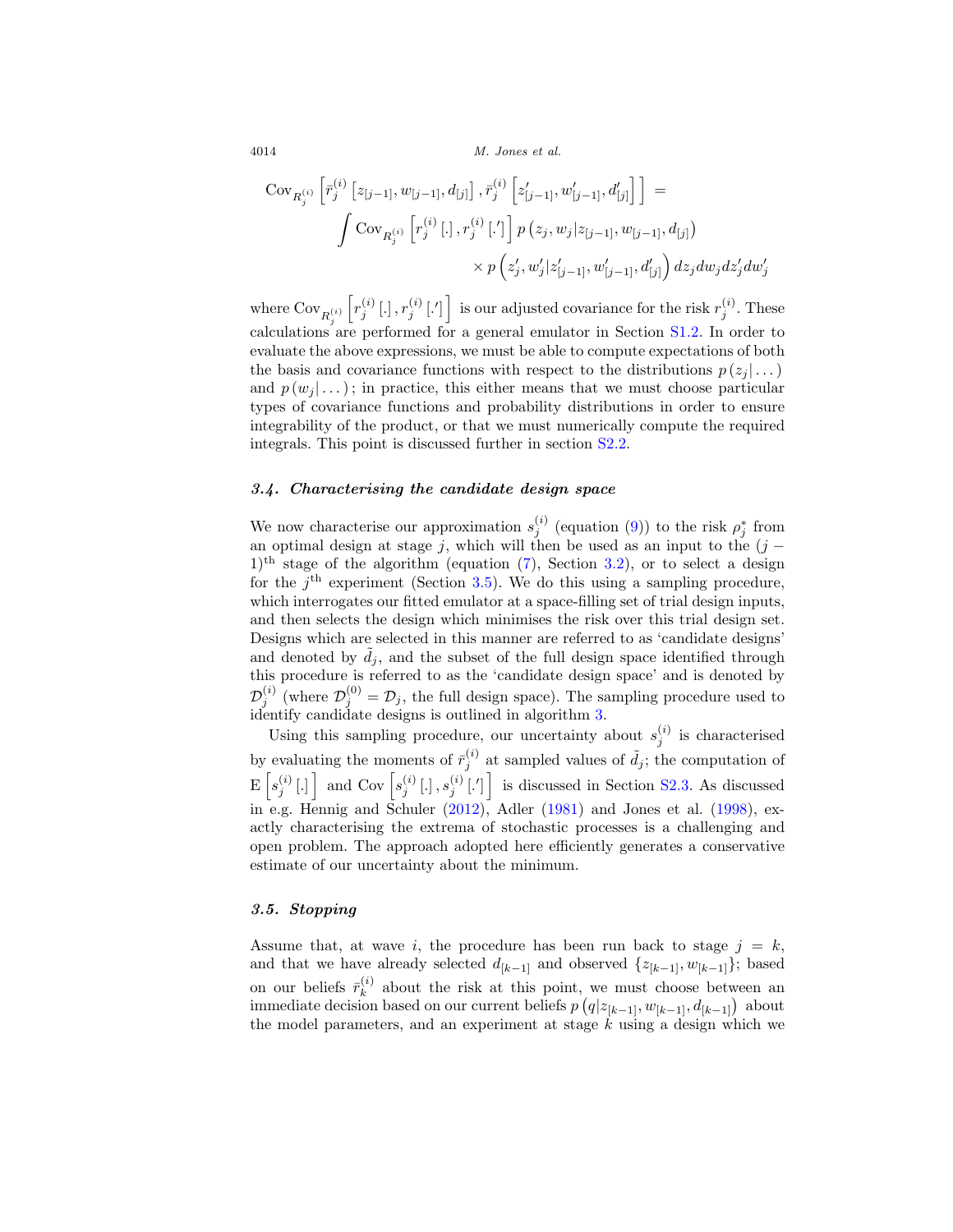**Algorithm 3** Sample a candidate design  $\tilde{d}_j$  at stage j, wave i.

- 1: Generate  $M_j^{(i)}$  space-filling trial designs  $\{d_{j1}, d_{j2}, \ldots, d_{jM_j^{(i)}}\}$  within the candidate space  $\mathcal{D}_j^{(i-1)}$
- 2: Jointly sample  $\bar{r}_j^{(i)}\left[z_{[j-1]}, w_{[j-1]}, \{d_{[j-1]}, d_{jk}\}\right]$  over the set of all trial designs  $d_{jk}$  from a Gaussian distribution 3: Set

$$
\tilde{d}_j = \underset{d_{jk}}{\arg\min} \left[ \bar{r}_j^{(i)} \left[ z_{[j-1]}, w_{[j-1]}, \{ d_{[j-1]}, d_{jk} \} \right] \right. + c_j \left( d_{jk} \right) \right]
$$

believe may be optimal. If we knew the risk function exactly, this choice would be simple: we would choose to experiment if  $\rho_k^* \leq \rho_{k-1}^{\text{trm}}$ , and otherwise make an immediate decision  $a_{k-1}^*$  (see Section [2.2](#page-6-0) and Algorithm 1). However, since the true risks are unknown, we must instead make a choice which takes account of our uncertainties about them. First, we discuss the selection of a design at which we would perform the experiment; then we consider what we should do given this choice of design; lastly, we consider the benefit that we may obtain from running further waves of the procedure.

**Choosing a design** First, we must choose a design for the  $k<sup>th</sup>$  experiment. We denote the chosen design by  $\hat{d}_k$ , and select  $\hat{d}_k$  to minimise our expected risk

$$
\hat{d}_{k} = \underset{d_{k}}{\arg\min} \left[ \mathrm{E}_{R_{k}^{\left(i\right)}}\left[\bar{r}_{k}^{\left(i\right)}\left[d_{k}\right]\right]+c_{k}\left(d_{k}\right)\right]
$$

This minimum is identified either through use of a suitable numerical optimisation procedure, or through interrogation of the mean surface at a large, space-filling set of design inputs.

**Choosing a course of action** Having fixed  $\hat{d}_k$ , we must now determine whether we believe that this experiment should be carried out; we do this based on a comparison of our expectation for the risk from this experiment with the risk from an immediate decision. If

$$
\mathrm{E}_{R_k^{\left(i\right)}}\left[\bar{r}_k^{\left(i\right)}\left[\hat{d}_k\right]\right]\,+\,c_k\left(\hat{d}_k\right)\,<\rho_{k-1}^{\mathrm{trm}}
$$

then we choose to carry out the  $k^{\text{th}}$  experiment at this design setting; otherwise, we opt for an immediate decision based on our beliefs  $p(q|z_{[k-1]}, w_{[k-1]}, d_{[k-1]})$ .

**Assessing the value of further waves** Having fully determined our course of action based upon our current beliefs about the risk function, we also wish to make a judgement about the value of running further waves of the approximation procedure (Algorithm 2) to learn more about the risk. To help us make this judgement, we can compute the expected value of perfect information (EVPI) about the risk. If we knew the risk function  $\bar{r}_k^{(i)}$  exactly, and we also knew the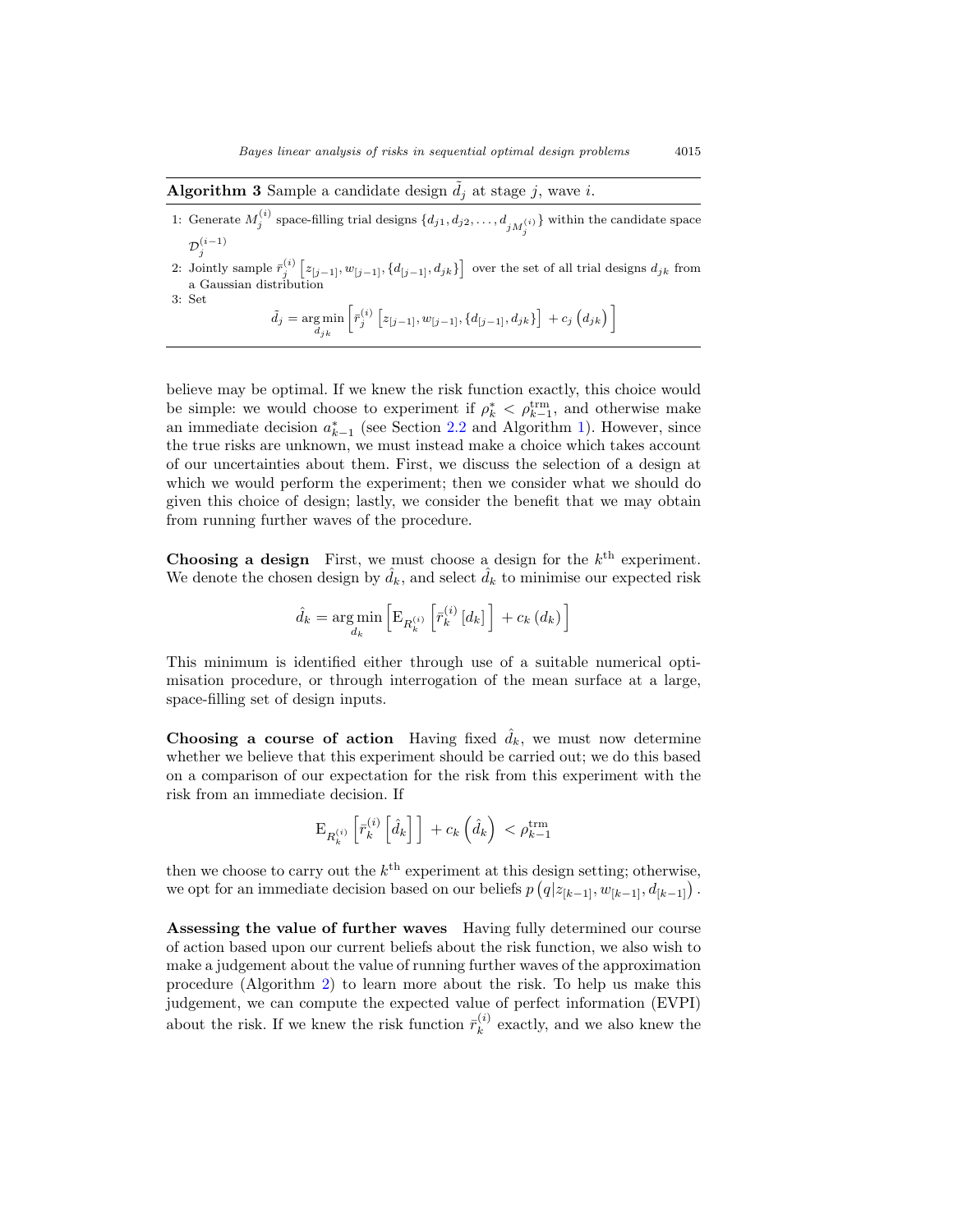optimal design setting  $d_k^*$ , then the risk from an optimal course of action would be

$$
\min\left[\rho_{k-1}^{\text{trm}}, \ \bar{r}_{k}^{(i)}\left[d_{k}^{*}\right]+c_{k}\left(d_{k}^{*}\right)\right]
$$

Suppose that, after having chosen some  $\hat{d}_k$  as the design setting for the next experiment, we discover that  $d_k^*$  is in fact the true optimal design for the  $k^{\text{th}}$ experiment; in this situation, our expectation for the loss incurred by choosing to experiment at  $\hat{d}_k$  rather than at  $\hat{d}_k^*$  is

$$
v_{k-1}^{(i)} = \min \left[ \rho_{k-1}^{\text{trm}}, \text{E} \left[ \bar{r}_k^{(i)} \left[ \hat{d}_k \right] \right] + c_k \left( \hat{d}_k \right) \right] - \text{E} \left[ \min \left[ \rho_{k-1}^{\text{trm}}, \ \bar{r}_k^{(i)} \left[ d_k^* \right] + c_k \left( d_k^* \right) \right] \right]
$$

The expectation of the second term is approximated by sampling candidate designs  $\tilde{d}_k$  as outlined in Section [3.4](#page-13-0) and Algorithm 3.

The EVPI  $v_{k-1}^{(i)}$  constitutes an upper bound on the amount that we should be willing to pay to learn about the risk from the  $k^{\text{th}}$  experiment; we therefore decide whether to carry out a further wave of analysis by comparing  $v_{k-1}^{(i)}$  with the resource cost (set-up, computer time etc.) that would be incurred by performing another wave of the procedure 2. This comparison requires a judgement on the part of the user. We should certainly not pay more than  $v_{k-1}^{(i)}$  for further analysis, since we are sure that we will not gain this much; however, paying  $c_{wv_{i+1}}$  for wave  $(i + 1)$  will not necessarily result in a correspondingly valuable reduction in our uncertainty about the risk. The actual reduction in the risk will depend on the characteristics of the problem under study, and the quality of the emulators that we can fit. It may be possible, for some problems, to make simple judgements about the reduction in uncertainty that we might achieve (in the style of Goldstein and Seheult [\(2008](#page-29-13))) and then compare the resulting EVPI with the current value; this is beyond the scope of the current work.

#### <span id="page-15-0"></span>*3.6. Input selection for the next wave*

If we decide using EVPI (Section [3.5\)](#page-13-1) that we expect to gain from further analysis, then we may choose to run another wave of the algorithm (indexed by  $(i + 1)$ . At this wave, we re-emulate the risk functions inside the candidate design spaces identified by the emulators for the previous wave. At the first wave, we fit our emulators over the whole of the design space, allowing us to build up a picture of risk behaviour over the whole of the design space, and to make an initial identification of designs which can be ruled out as unlikely to minimise the risk. At later waves, we can then focus our modelling efforts on those regions of the space which we have not yet ruled out, building up a more accurate picture of risk behaviour in these regions and potentially allowing us to rule out more parts of the design space. This approach is similar to history matching: see, for example, Vernon et al. [\(2010](#page-30-4)).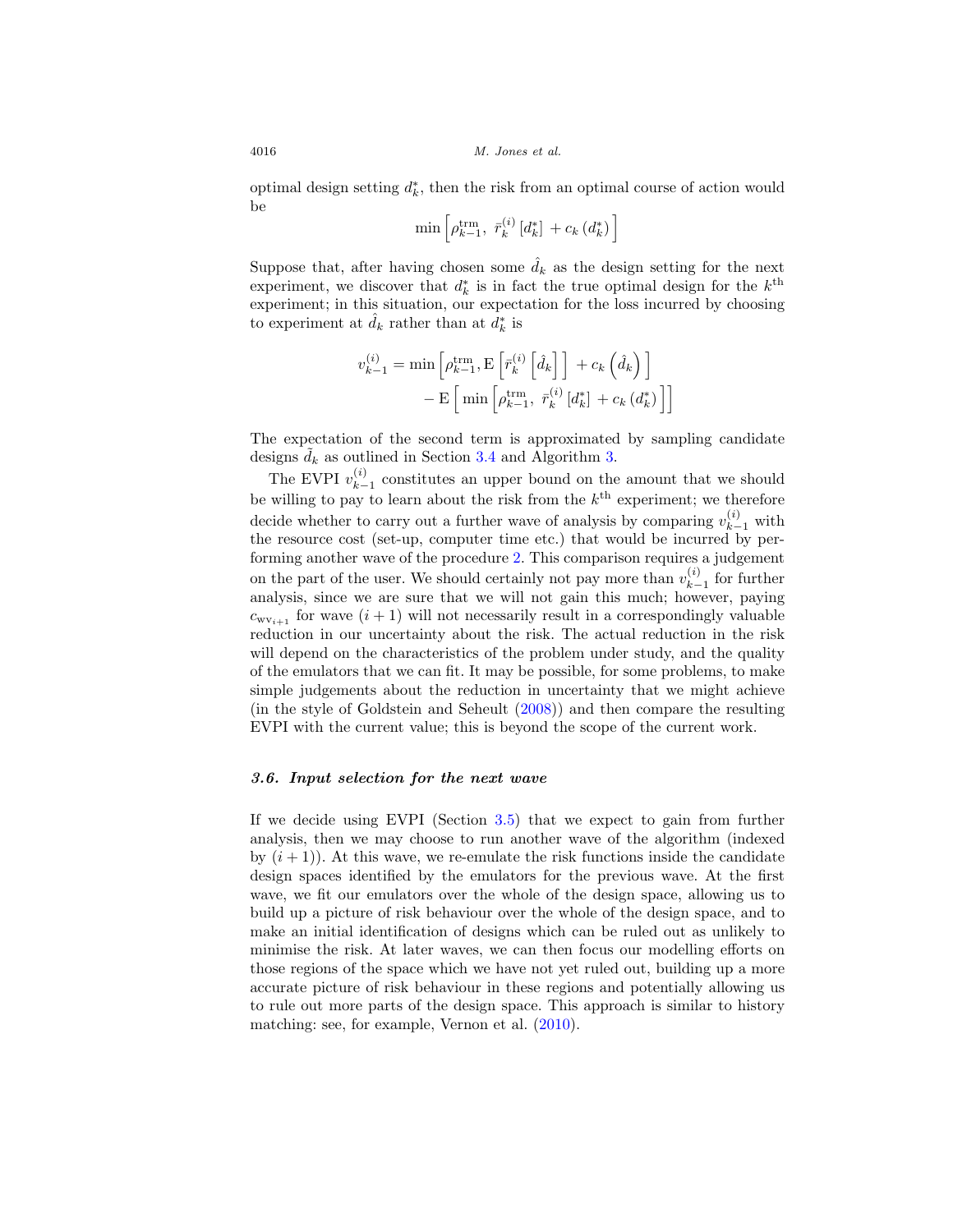When generating the risk data for these new emulators, we should be careful to focus only on those parts of the design space which are still interesting. This issue is discussed further in Section S2.4.

#### <span id="page-16-0"></span>**4. Example: Linear model**

We first illustrate the method described in section [3](#page-9-0) through application to a simple Bayesian linear model. In Section [4.1,](#page-16-1) we specify our model linking the model parameters and design inputs to the data, and specify the decision problem which we will solve; then, in Section [4.2,](#page-17-0) we run the approximate backward induction algorithm, and interpret the results.

#### <span id="page-16-1"></span>*4.1. Model and decision problem*

We assume that a scalar observation  $z_i$  is available at each stage j, and that these observations are related to the model parameters and design inputs as

$$
z_j = \sum_{k=1}^{n_{h_j}} h_{jk} (d_j) q_k + \epsilon_j
$$

where  $d_j$  is a scalar design input,  $h_j(d_j) = (h_{j1} (d_j), \ldots, h_{jn_{h_j}} (d_j) )^T$  is a vector of  $n_{h_i}$  basis functions, and we assume that there are no external parameters  $w_j$ affecting the outcome at any stage. We assume that  $q = (q_1, \ldots, q_{n_{h_i}})^T$  has a multivariate Gaussian prior distribution ( $q \sim \mathcal{N}(\mu_q, V_q)$ ), and that the errors  $\epsilon_j$ are independent, with zero-mean Gaussian distributions  $(\epsilon_j \sim \mathcal{N}(0, v_{\epsilon_j}))$ . We specify that our losses at all stages depend on the value of a new observation  $\hat{z}(q) = h\left(\hat{d}\right)^{\mathrm{T}}q + \hat{\epsilon}$  at a known location  $\hat{d}$  as

<span id="page-16-3"></span>
$$
L_j(q, a_j) = l(\hat{z}) (\hat{z} - a_j)^2
$$
\n(12)

where  $l(\hat{z})$  is a known weight function. Using this loss function, the risk from an optimal terminal decision at stage  $i$  is

<span id="page-16-2"></span>
$$
\rho_j^{\text{trm}} \left[ z_{[j]}, d_{[j]} \right] = \min_{a_j \in \mathcal{A}_j} \int l \left( \hat{z} \right) (\hat{z} - a_j)^2 p \left( \hat{z} | z_{[j]}, d_{[j]} \right) d\hat{z} \tag{13}
$$

Due to the Gaussian specifications for the prior and the error structure, the distribution  $p(\hat{z}|z_{[j]}, d_{[j]})$  is also a Gaussian distribution; we find that  $\hat{z}|z_{[j]}, d_{[j]} \sim$  $\mathcal{N}\left( \mu_{\hat{z}}\left(z_{[j]},d_{[j]}\right), V_{\hat{z}}\left(d_{[j]}\right) \right) \text{ where }$ 

$$
V_{\hat{z}}(d_{[j]}) = h\left(\hat{d}\right)^{\mathrm{T}} \hat{V}_{q}(d_{[j]}) h\left(\hat{d}\right) + v_{\hat{\epsilon}}
$$
  

$$
\mu_{\hat{z}}(z_{[j]}, d_{[j]}) = h\left(\hat{d}\right)^{\mathrm{T}} \hat{\mu}_{q}(z_{[j]}, d_{[j]})
$$
  

$$
\hat{V}_{q}(d_{[j]}) = \left[V_{q}^{-1} + \frac{1}{v_{\epsilon}} H\left(d_{[j]}\right)^{\mathrm{T}} H\left(d_{[j]}\right)\right]
$$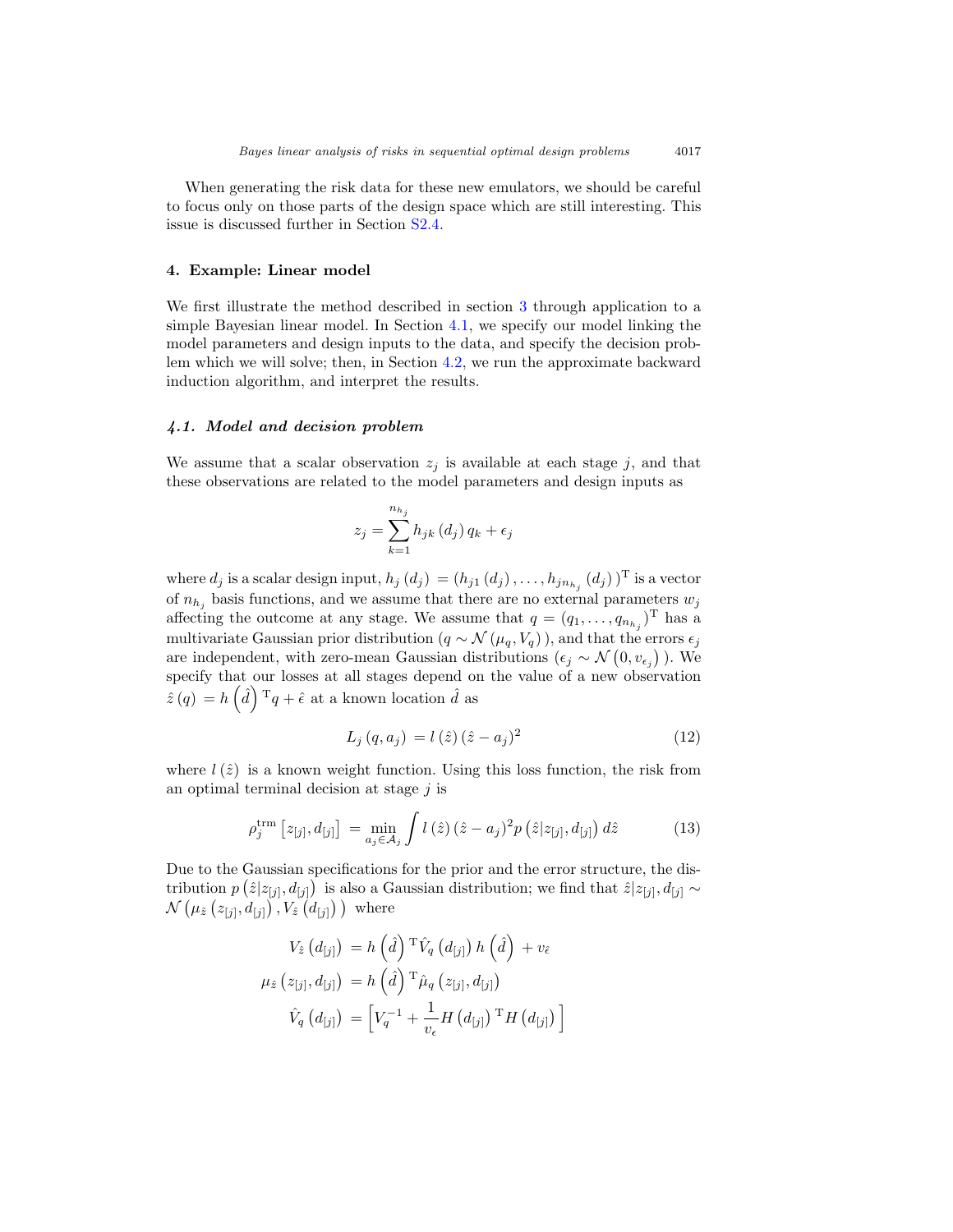$$
\hat{\mu}_{q}\left(z_{[j]}, d_{[j]}\right) = \hat{V}_{q}\left(d_{[j]}\right)\left[V_{q}^{-1}\mu_{q} + \frac{1}{v_{\epsilon}}H\left(d_{[j]}\right)^{\mathrm{T}}z_{[j]}\right]
$$

where  $H(d_{[j]})$  is the design matrix created by stacking the vectors  $h_j(d_j)$ as rows, and  $\hat{\mu}_q(z_{[j]}, d_{[j]})$  and  $\hat{V}_q(z_{[j]})$  are the parameters of the posterior Gaussian distribution  $p(q|z_{[j]}, d_{[j]})$ .

If we differentiate the integral from  $(13)$  with respect to  $a_j$  and set to zero, we find that the optimal decision is

$$
a_{j}^{*}=\frac{1}{\mathrm{E}\left[l\left(\hat{z}\right)\right]}\mathrm{E}\left[l\left(\hat{z}\right)\hat{z}\right]
$$

for E[ $l(\hat{z})$ ] > 0, where expectations are taken with respect to  $p(\hat{z}|z_{[j]}, d_{[j]})$ , and that

$$
\rho_j^{\text{trm}} [z_{[j]}, d_{[j]}] = \mathrm{E} [l(\hat{z}) \hat{z}^2] - \frac{1}{\mathrm{E} [l(\hat{z})]} \mathrm{E} [l(\hat{z}) \hat{z}]^2
$$

If we choose a polynomial expression as the weighting function, the Gaussian form of the predictive distribution means that the risk can be computed in closed form using expressions for the non-central moments of a univariate Gaussian; due to the simplicity of this specification, then, we can compute the terminal risk at any stage in closed-form, without having to resort to numerical integration or sampling schemes.

#### <span id="page-17-0"></span>*4.2. Running the algorithm*

We now run Algorithm 2 for a two-stage version of the problem outlined in Section [4.1.](#page-16-1) For this example, we specify that  $d_i \in [-1,1]$  for both stages, and we fix the basis function vector for both stages to be

$$
h_j(d_j) = (1, (1+d_j)(1-d_j))^{\mathrm{T}}
$$

The prior parameters of  $p(q)$  are fixed to  $\mu_q = (0,0)^T$  and  $V_q = \text{diag}(0.5^2, 0.5^2)$ , and the measurement error variance is chosen to be different at each stage, with  $v_{\epsilon_1} = (0.5)^2$  and  $v_{\epsilon_2} = (0.1)^2$ , so that we have the option of a more accurate measurement at the second stage. The weighting function for the loss [\(12\)](#page-16-3) is chosen to be  $l(\hat{z}) = 1 + \hat{z}^2$ , so that  $l(\hat{z}) > 0$  everywhere. The observation costs are set to be constant, with  $c_1$  (d<sub>1</sub>) = 0.05 and  $c_2$  (d<sub>2</sub>) = 0.2, so that the second measurement is also more expensive.

#### <span id="page-17-1"></span>4.2.1. First wave

At the first wave of the algorithm  $(i = 1)$ , we fit emulators to the risk over the whole of the design space. Because of the simplicity of this problem, the terminal risks  $\rho_j^{\text{trm}}$  are simple to evaluate at both stages; we therefore use these as the basis functions for our emulators  $r_j^{(1)}$ , with the data  $z_j$  substituted for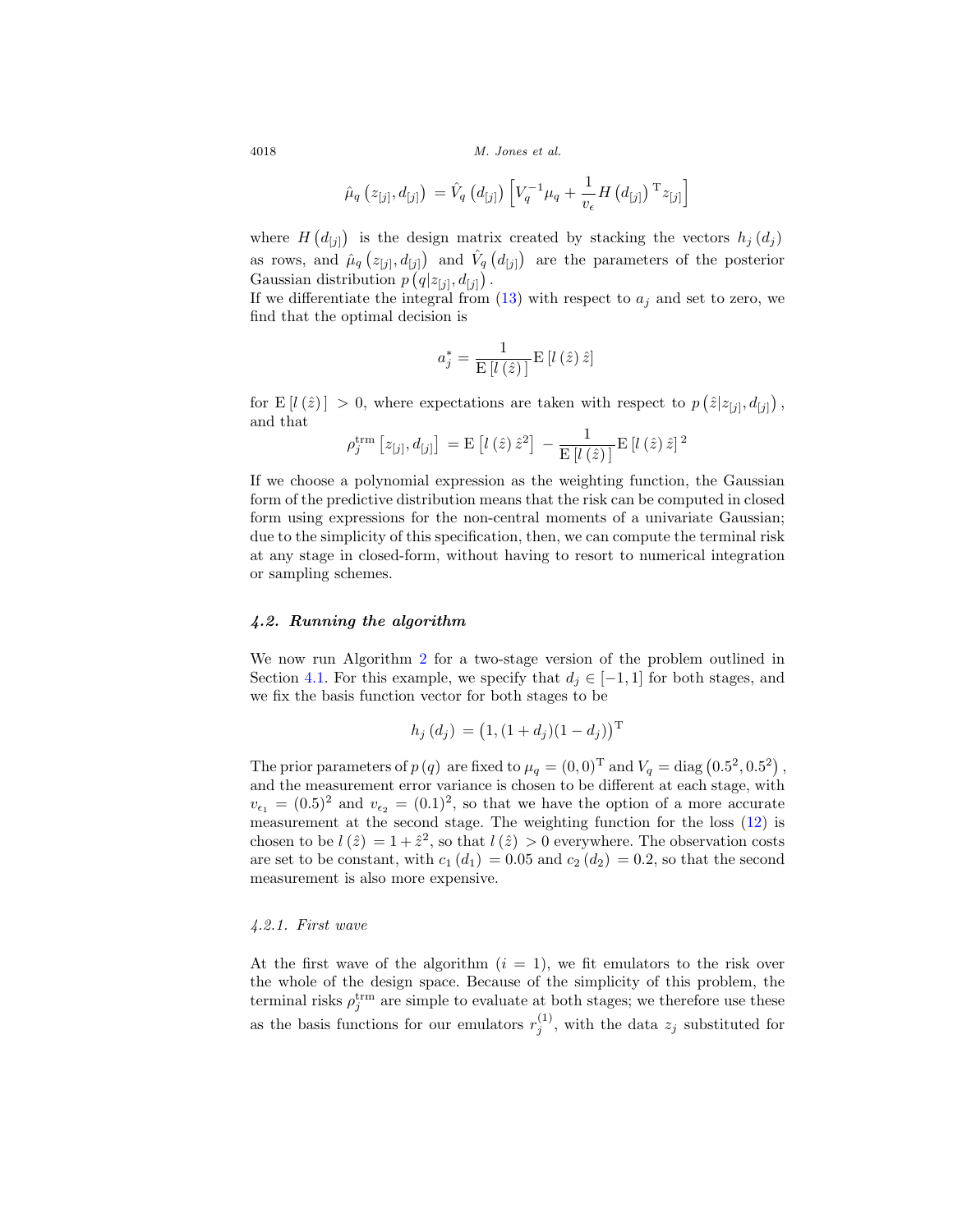<span id="page-18-0"></span>

Fig 2: Emulator  $r_2^{(1)}$  fitted to the risk at stage 2. Figure [2\(](#page-18-0)a) shows the adjusted expectation  $\mathcal{E}_{R_2^{(1)}}$  $\lceil r_2^{(1)} \rceil$  for a grid of  $d_1$  and  $d_2$  values, and Figure [2\(](#page-18-0)b) shows the corresponding standard deviation values  $\text{Var}_{R^{(1)}_2}$  $\left[r_2^{(1)}\right]$ <sup>1/2</sup>. Figure [2\(](#page-18-0)c) shows the true value of the risk  $\rho_2$  for the same grid of design inputs, and  $2(d)$  $2(d)$  shows the absolute standardised distance between the true risk and the mean surface of the emulator. For all plots,  $z_1$  and  $z_2$  are fixed to the same quantiles of their respective conditional distributions.

its conditional expectation. We use separable squared exponential covariance functions, which ensure that it is easy for us to compute moments of  $\bar{r}_j^{(1)}$ . Further details of the model, and the fitting procedure, are provided in Section [S3.1](#page-10-0) of the supplementary material.

Figure [2](#page-18-0) displays aspects of the model  $r_2^{(1)}$ ; Figures [2\(](#page-18-0)a) and 2(b) show the mean  $\mathcal{E}_{R_2^{(1)}}$  $\left[r_2^{(1)}\right]$  and standard deviation  $\text{Var}_{R_2^{(1)}}$  $\left[r_2^{(1)}\right]$ <sup>1/2</sup> surfaces of the emulator respectively, Figure [2\(](#page-18-0)c) shows the true risk  $\rho_2$  which the model is designed to represent, and Figure [2\(](#page-18-0)d) shows the standardised discrepancy  $(\rho_2 - \mathbf{E}_{R_2^{(1)}})$  $\left[ r_2^{(1)} \right]$  )/Var $_{R_2^{(1)}}$  $\left[r_2^{(1)}\right]$ <sup>1/2</sup> between the true risk and the mean prediction under the model. These plots show that the true risk lies within three standard deviation error bars of the mean prediction at all points, and that the model captures important aspects of the variation in the risk across the design space.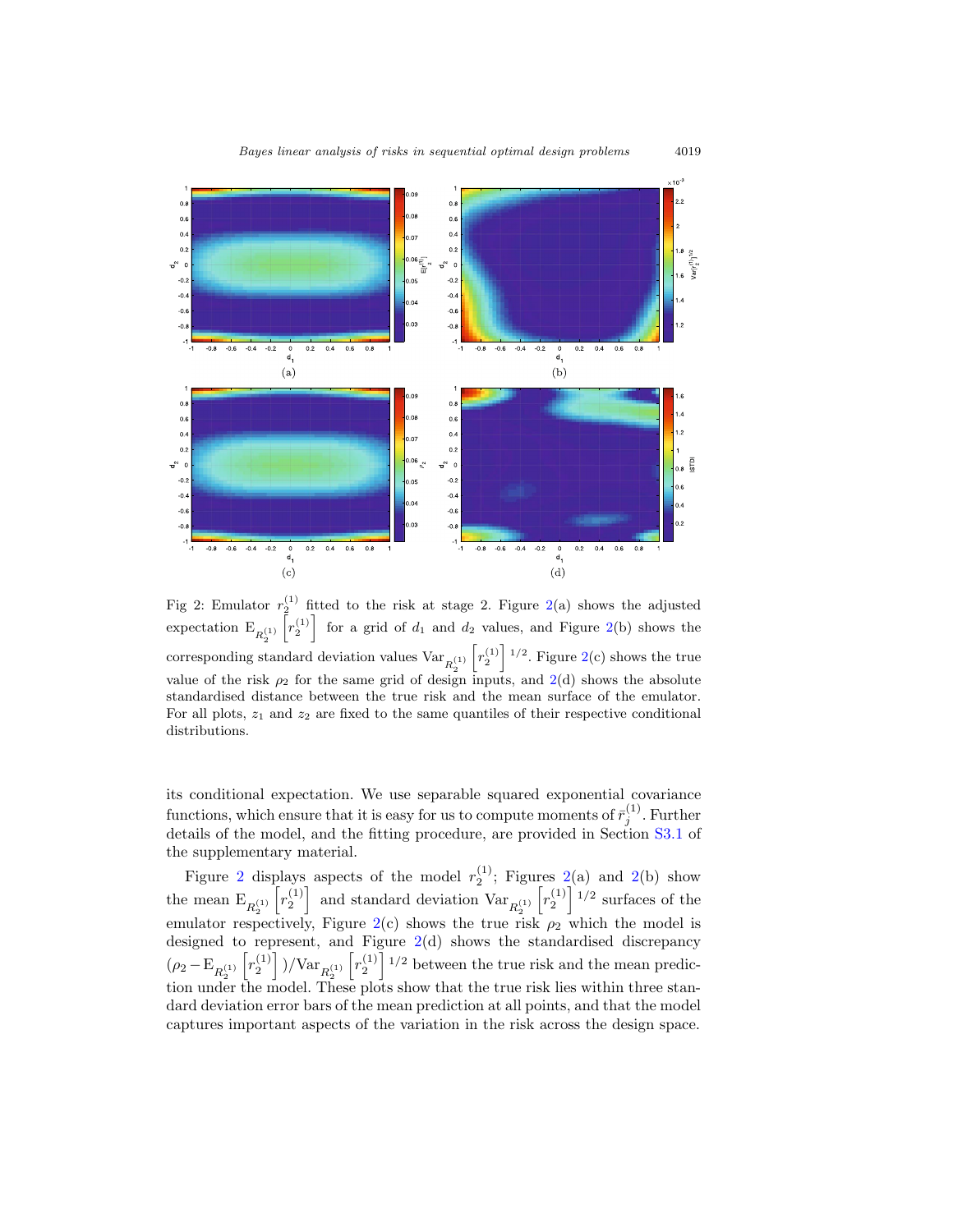<span id="page-19-1"></span>

Fig 3: Emulator  $\bar{r}_1^{(1)}$ , with  $E_{R_1^{(1)}}$  $\left[\bar{r}_1^{(1)}\right]$  shown in solid blue and  $E_{R_1^{(1)}}$  $\left[\bar{r}_1^{(1)}\right]$   $\pm$  $3Var_{R_1^{(1)}}$  $\left[\bar{r}_1^{(1)}\right]$ <sup>1/2</sup> shown in dashed red. Also shown (as black markers) are 200 candidate design-risk sample pairs  $(\tilde{d}_1, \bar{r}_1^{(1)} \left[ \tilde{d}_1 \right]$  ) from the space  $\mathcal{D}_1^{(1)}$  (generated using the procedure 3).

**Stopping** Based on this first wave of analysis, we assess the optimal course of action under our current beliefs (Section [3.5\)](#page-13-1). First, we interrogate the expected risk at a Latin hypercube of 2000 points, and find that  $\hat{d}_1 = -0.018$ , with  $\mathrm{E}_{R_{1}^{(1)}}$  $\left[\bar{r}_1^{(1)}\right] + c_1\left(\hat{d}_1\right) = 0.2520$  and  $\text{Var}_{R_1^{(1)}}$  $\left[\bar{r}_1^{(1)}\right] = (0.0006)^2$  at this point. The risk from an immediate prior decision is  $\rho_0^{\text{trm}} = 0.6345$ , and so it is clear that it is optimal under current beliefs about the risk to carry out at least the first experiment. The EVPI for the risk is 0.0011; this should be compared to the cost of another wave in order to determine whether further analysis should be performed. In any case, we perform another wave to further illustrate the procedure from Section [3.](#page-9-0)

#### <span id="page-19-0"></span>4.2.2. Second wave

At the second wave, we re-fit the emulators within the candidate design space from the first wave. In order to cut down on computation time, we characterise the candidate design space at both stages using simple limits (see Section S2.3). The candidate design space  $\mathcal{D}_1^{(1)}$  is illustrated in Figure [3;](#page-19-1) a set of 200 candidate design samples are shown alongside the emulator  $\bar{r}_1^{(1)}$  that they are drawn from. For our emulators, we use the same basis and covariance functions as at the first wave. Further details of the fit at this wave are provided in Section [S3.2.](#page-11-0)

**Stopping** We repeat the assessment from Section [3.5](#page-13-1) using the emulators from the second wave. First, we interrogate the mean surface at a Latin hypercube of 2000 points, fixing  $\hat{d}_1 = 0.103$ , where  $E\left[\bar{r}_1^{(2)}\right] + c_1\left(\hat{d}_1\right) = 0.2524$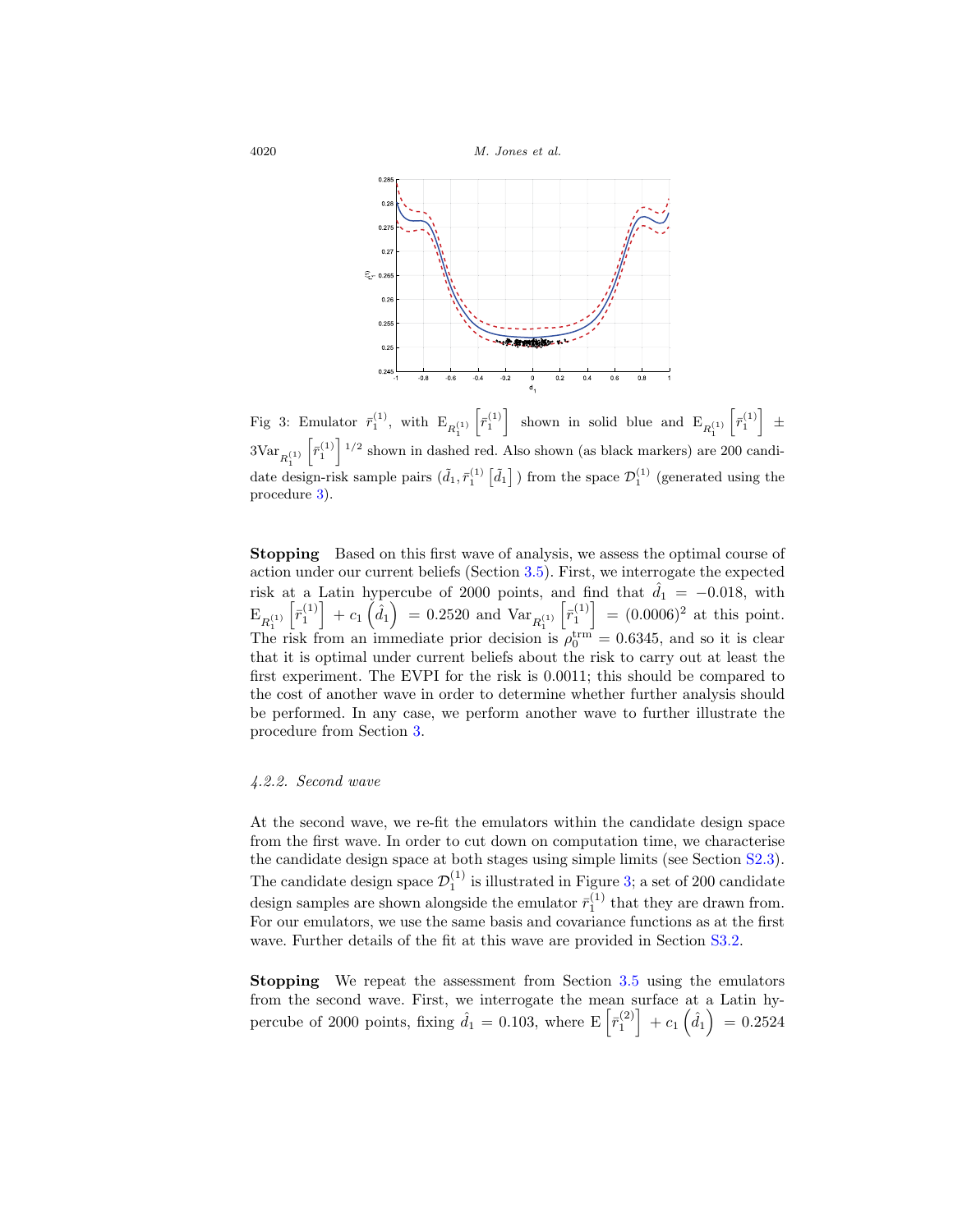<span id="page-20-2"></span>

Fig 4: Emulators  $\bar{r}_1^{(i)}$  for both waves  $i = 1, 2$  within the candidate design space  $\mathcal{D}_1^{(1)}$ ;  $E_{R_1^{(i)}}$  $\left[ \bar{r}_1^{(i)} \right]$  is shown as a solid line, and  $\mathrm{E}_{R_1^{(i)}}$  $\left[\bar{r}_1^{(i)}\right] \pm 3 \text{Var}_{R_1^{(i)}}$  $\left[\bar{r}_1^{(i)}\right]$ <sup>1/2</sup> is dashed (blue/red for wave 1 and green/magenta for wave 2). Also shown (as cyan markers) are are 200 candidate design-risk sample pairs  $(\tilde{d}_1, \tilde{r}_1^{(1)} \left[ \tilde{d}_1 \right] )$  from the space  $\mathcal{D}_1^{(2)}$  (generated using the procedure 3).

and Var  $\left[\bar{r}_1^{(2)}\right] = (0.0002)^2$ . After this wave, the EVPI for the risk is 0.0001; a set of  $\frac{1}{2}00$  samples from the candidate design space are shown in Figure [4,](#page-20-2) alongside the emulators  $\bar{r}_1^{(i)}$  for waves  $i = 1, 2$ . Using this plot and the reduced EVPI value, we see that we have reduced our uncertainty about the risk at the second wave; it is becoming clear that the risk is rather flat in this region, so the candidate design space  $\mathcal{D}_1^{(2)}$  is not much smaller than the space  $\mathcal{D}_1^{(1)}$  from the first wave.

#### <span id="page-20-0"></span>**5. Example: Airborne sensing problem**

We now apply the procedure outlined in Section [3](#page-9-0) to a more complex problem. We consider an atmospheric dispersion problem, in which our goal is to infer the emission rates of a set of ground-based gas sources using concentration measurements collected along a sequence of flight paths. We would like to plan the sequence of flights in such a way that we obtain the 'best information' about possible sources of gas (according to some loss function).

In Section [5.1,](#page-20-1) we outline the model that we use for this problem, and in Section [5.2,](#page-21-0) we specify the components of the design problem that we will solve. Then, in Section [5.3,](#page-23-0) we outline the application of the procedure 2 to this problem, and discuss the results produced.

#### <span id="page-20-1"></span>*5.1. Model specification*

A commonly-used model for an atmospheric dispersion problem is the stationary Gaussian plume (see, for example, Hirst et al. [\(2012](#page-29-14)), Stockie [\(2011](#page-30-6)) or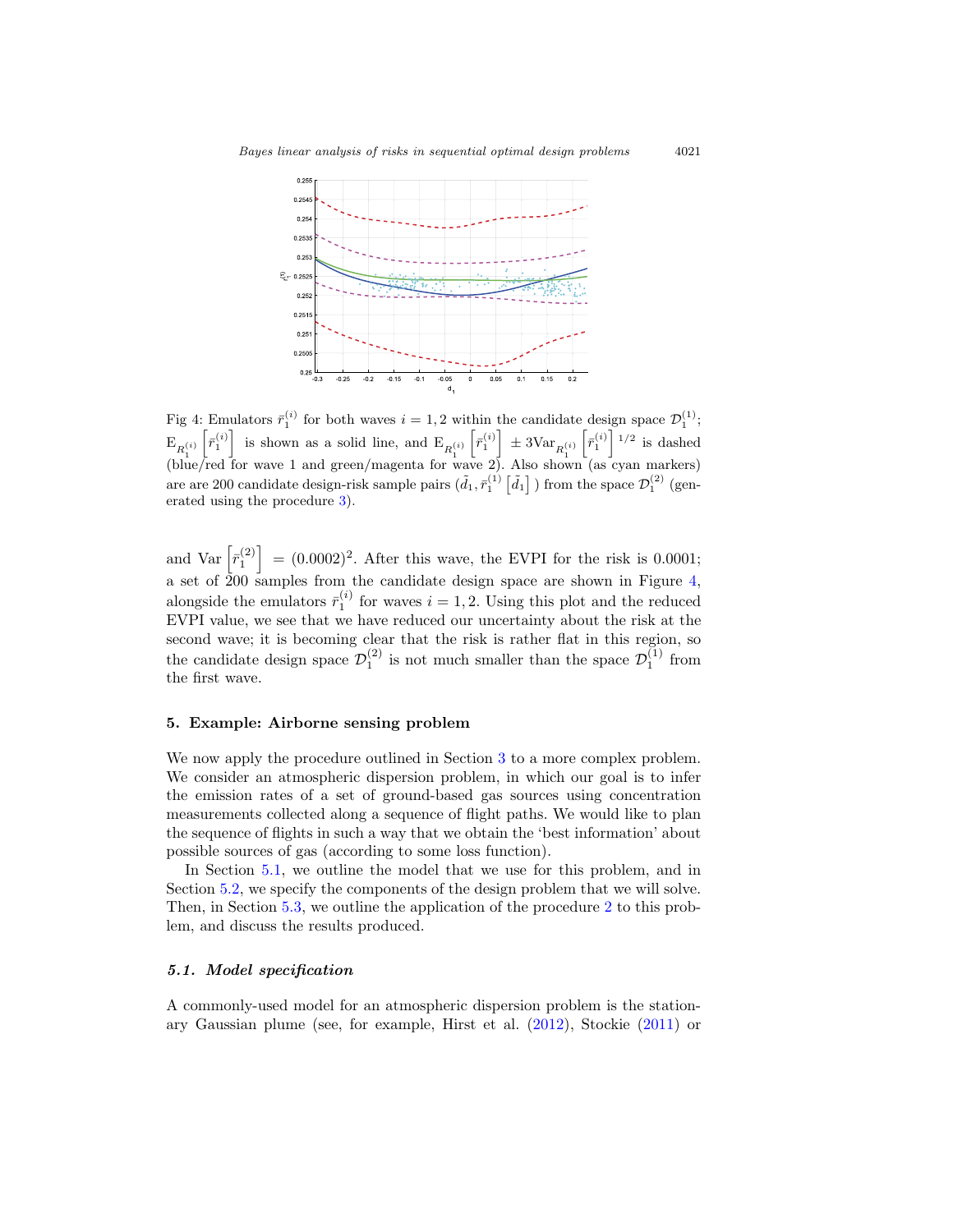Jones et al. [\(2016](#page-29-6))); this is a simple solution to the advection-diffusion equation (which gives a more general description of atmospheric dispersion), obtained under a number of simplifying assumptions, which describes the steady-state concentration downwind of a source under a wind direction which is constant over a suitable time-scale.

We denote the location of an individual measurement by  $x = (x_x, x_y, x_h)^T$ and the location of a single source by  $c = (c_x, c_y, c_h)^T$ ; we project the sourceobservation vector onto the wind direction vector  $w = (w_x, w_y)$  as follows

$$
\omega(x, c, w) = \begin{pmatrix} \omega_x \\ \omega_y \\ \omega_z \end{pmatrix} = \frac{1}{\|w\|} \begin{pmatrix} w_x & w_y & 0 \\ -w_y & w_x & 0 \\ 0 & 0 & 1 \end{pmatrix} \begin{pmatrix} x_x - c_x \\ x_y - c_y \\ x_h \end{pmatrix}
$$

In terms of this wind-projected distance, the contribution made by a source located at c with emission rate  $\psi$  to the measurement made at x is given by  $a(\omega, \sigma)$   $\psi$ , where a is the Gaussian plume coupling coefficient computed as

$$
a(\omega, \gamma) = \frac{1}{2\pi ||w|| \sigma_y \sigma_h} \exp\left[-\frac{\omega_y^2}{2\sigma_y^2}\right] \left[\exp\left[-\frac{(\omega_h - c_h)^2}{2\sigma_h^2}\right] + \exp\left[-\frac{(\omega_h + c_h)^2}{2\sigma_h^2}\right]\right]
$$

 $\sigma = (\sigma_y, \sigma_h)^T$  are horizontal and vertical plume standard deviations, which depend on the downwind distance from source to measurement as  $\sigma_y = \omega_y \tan(\gamma_y)$ and  $\sigma_h = \omega_h \tan(\gamma_h)$ , where  $\gamma = (\gamma_y, \gamma_h)^T$  are horizontal and vertical plume opening angles (measured in degrees), which can be estimated from atmospheric data, and are treated as known for the purposes of this analysis.

In this example, we design for a multi-source problem; the concentration contribution from a set of  $n_s$  sources located at  ${c_k}_{k=1}^{n_s}$  with emission rates  $\{\psi_k\}_{k=1}^{n_s}$  to a measurement at x under wind field w is simply the sum of the individual source contributions

<span id="page-21-1"></span>
$$
y(x, w) = \sum_{k=1}^{n_s} a(c_k) \psi_k
$$
\n(14)

where  $y$  is measured in parts per volume (ppv). In Section [5.2,](#page-21-0) we combine this model with a function describing the flight path to obtain the full model specification.

#### <span id="page-21-0"></span>*5.2. Design problem*

**Flight parametrisation** We are interested in inferring the emission rates of a grid of ground-based sources within a rectangular survey area. The sensor which we will use to collect concentration measurements is to be mounted on an aircraft, which will be flown at some altitude over the survey area. We assume that the sensor will make observations at a fixed rate during the course of a flight, and that flight paths will be pre-planned according to some low-dimensional parametrisation. We specify that each flight will consist of  $n<sub>f</sub>$  regularly-spaced, parallel transects of a given length. Each flight path is completely determined by five parameters: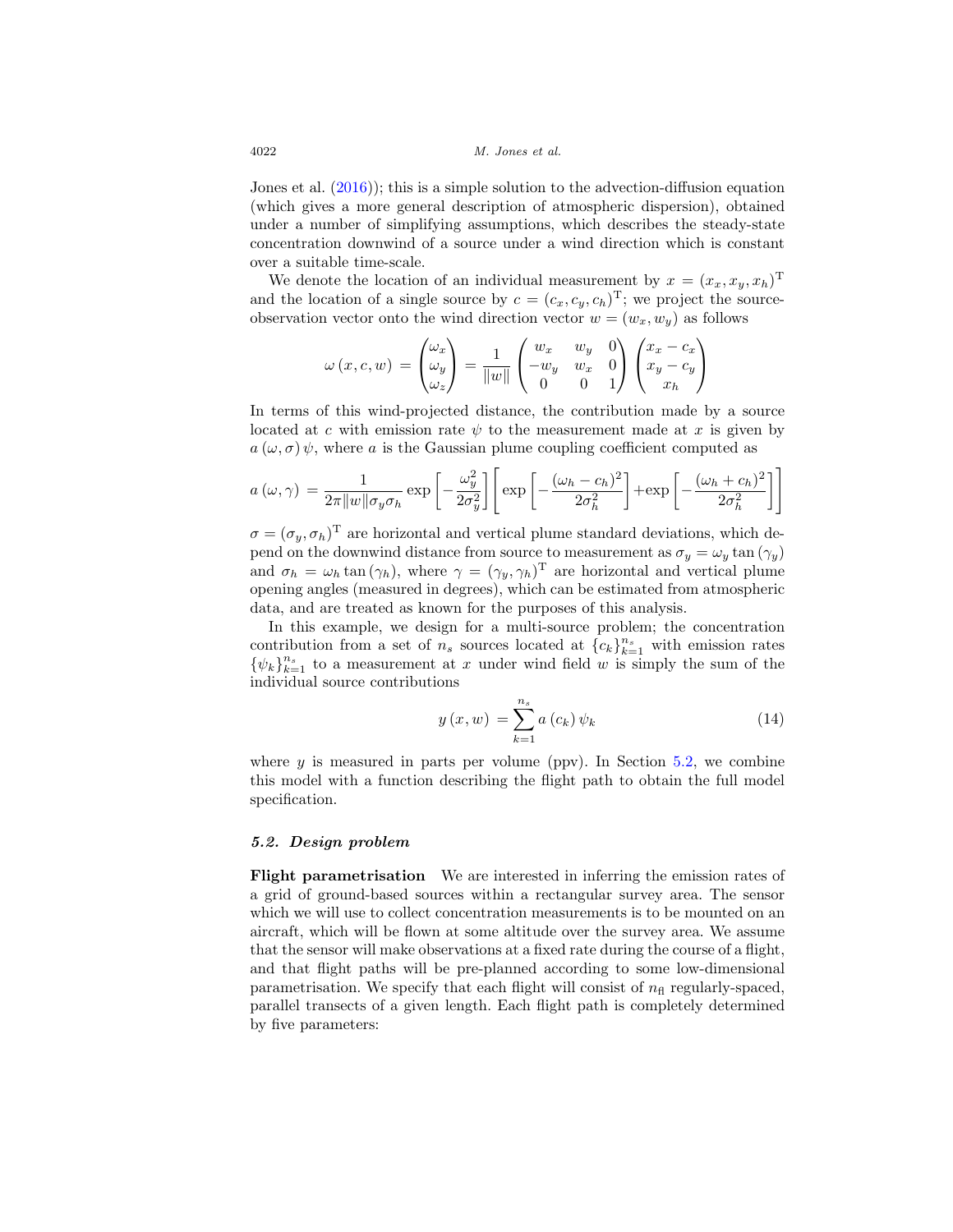- a central point  $(d_x, d_y) \in [0, 5000] \times [0, 5000]$  (metres);
- an altitude  $d_h \in [100, 300]$  (metres, assumed constant over the whole flight);
- a transect length  $d_w \in [500, 1000]$  (metres);
- a transect spacing  $d_d \in [100, 500]$  (metres, determining the perpendicular distance between each of the transects).

We specify that  $n_{\text{ob}}$  measurements will be made on each transect, and that all transects are perpendicular to the wind direction. We specify a deterministic map between the five design parameters and the vector of locations of the individual concentration measurements, which we denote by  $x_p = t_p(d)$ . Combining this mapping with the concentration model [\(14\)](#page-21-1), our model for the data  $z_j$  observed at stage j of the problem is

<span id="page-22-0"></span>
$$
z_{jp} = y(t_p(d_j), w_j) + \epsilon_{jp}
$$
\n<sup>(15)</sup>

where  $d_i = \{d_{ix}, d_{iy}, d_{ih}, d_{iw}, d_{id}\}\$  is the five-dimensional design input setting at the j<sup>th</sup> stage,  $w_j = \{w_{jx}, w_{jy}\}\$ is the two dimensional wind field input (the external parameter set) at stage j, and  $\epsilon_i$  is a  $(n_f \times n_{ob})$  dimensional vector of uncorrelated measurement errors. In general, if there were further systematic effects in the concentration profile not related to the source contributions (e.g. a smoothly-varying background concentration), we would include additional terms in equation [\(15\)](#page-22-0). We assume that the wind parameters are independently uniformly distributed at each stage, over the following ranges (all units are metres/second):

- $w_{1x} \sim \mathcal{U}([-3,-2])$ ,  $w_{1y} \sim \mathcal{U}([2,3])$
- $w_{2x} \sim \mathcal{U}([2,3])$ ,  $w_{2y} \sim \mathcal{U}([-3,-2])$
- $w_{3x} \sim \mathcal{U}([-3,-2])$ ,  $w_{3y} \sim \mathcal{U}([-3,-2])$

These prior distributions are chosen to give an example in which the prevailing wind direction is different at all stages. When designing for data collection over a real region, suitable prior distributions could be constructed from historic measurements of the wind field, or from wind data collected immediately prior to the measurement campaign.

**Model and decision problem** We specify the following loss function for all stages of the problem

$$
L_j(q, a_j) = C + l \sum_k (q_k - a_{jk})^2
$$

where  $q = {\psi_1, \ldots, \psi_{n_s}}$  is the set of emission rates for the grid of sources. C is a baseline cost, and l is a scalar multiplier for the quadratic component. Under this loss function specification, the risk from an optimal terminal decision is

<span id="page-22-1"></span>
$$
\rho_j^{\text{trm}} \left[ z_{[j]}, w_{[j]}, d_{[j]} \right] = C + l \sum_{k}^{n_s} \text{Var} \left[ q_k | z_{[j]}, w_{[j]}, d_{[j]} \right] \tag{16}
$$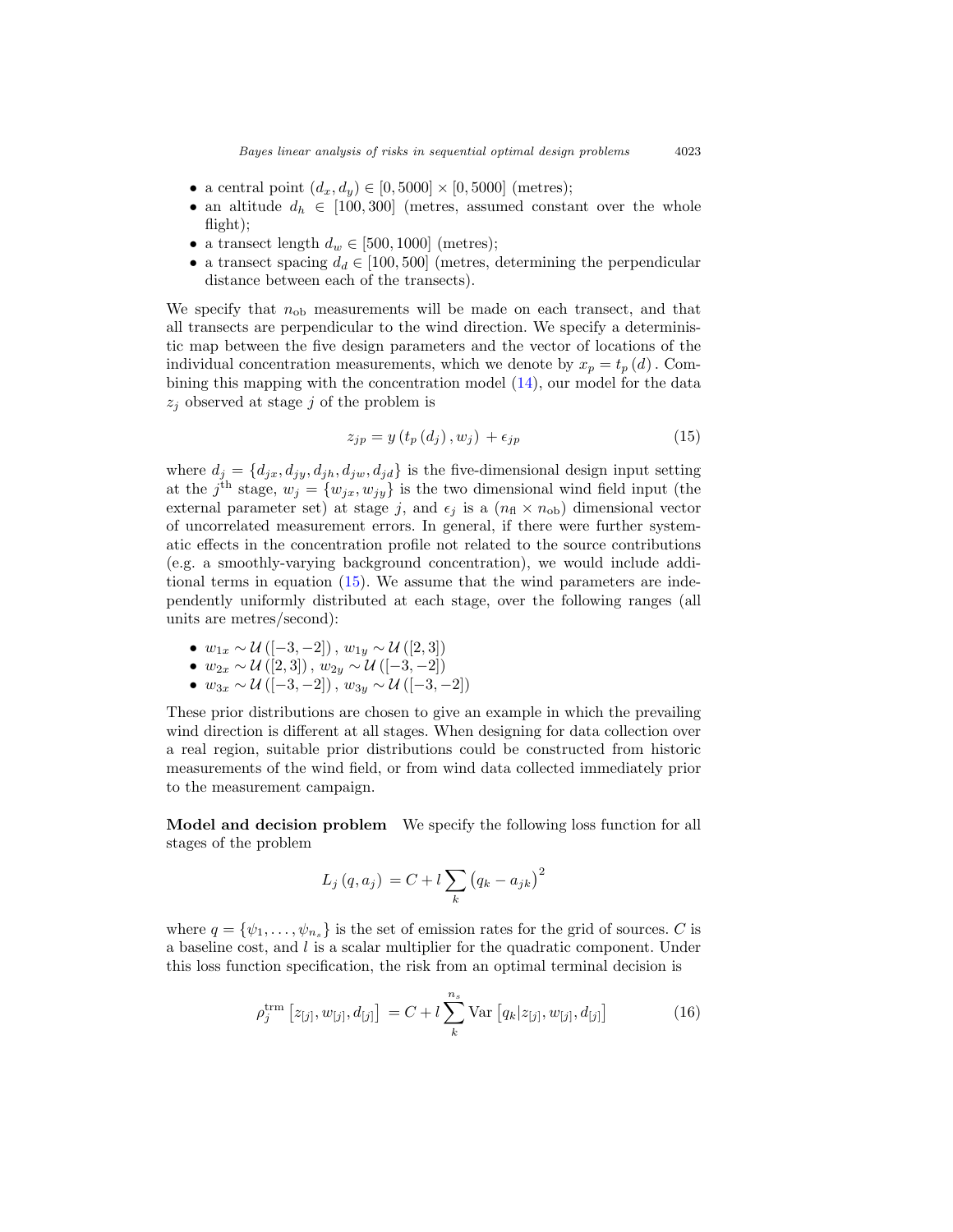In this example, we choose to make a prior second-order specification for all of the components of the model [\(15\)](#page-22-0), and we characterise the posterior distribution [\(1\)](#page-5-1) in terms of our adjusted moments at each stage; under this assumption, the conditional variances in equation [\(16\)](#page-22-1) are simply equivalent to the adjusted variances  $\text{Var}_{z_{[j]}}[q_k|w_{[j]}, d_{[j]}]$ . For further discussion of this point, see Section [S4.1](#page-16-1) of the supplementary material.

The cost of the flight path is also assumed to be constant across stages, and consists of a constant setup cost for each flight, and a cost per unit distance flown

$$
c_j(d_j) = c_{\text{set}} + c_{\text{dst}} \left[ 2\left( (d_{jx} - x_{0x})^2 + (d_{jy} - x_{0y})^2 \right)^{1/2} + (n_{\text{fl}} - 1)d_{jd} + n_{\text{fl}}d_{jw} \right]
$$

where  $c_{\text{set}}$  is the constant setup cost,  $c_{\text{dst}}$  is the cost per unit distance, and  $x_0 = (x_{0x}, x_{0y}, 0)^T$  is the location of the airport from which the aircraft takes off. Figure [5](#page-24-0) illustrates an inference carried out using flights parametrised in this way; Figures  $5(a)$  $5(a)$  to  $5(c)$  show the expected concentration fields for three different sets of wind conditions, and Figures  $5(d)$  $5(d)$  and  $5(e)$  show the adjusted moments  $\{E_{z_{[3]}}[q_k]\}\$  and  $\{\text{Var}_{z_{[3]}}[q_k] \, \}^{1/2}\}$  computed using a set of observations collected on the flight paths shown.

#### <span id="page-23-0"></span>*5.3. Running the algorithm*

In this section, we outline the application of the approximate sequential design Algorithm 2 to this problem, and discuss its results. Further details related to this section are provided in Section [S4](#page-16-0) of the supplementary material.

#### <span id="page-23-1"></span>5.3.1. First wave

At the first wave of the algorithm, we fit our emulators over the whole of the design space. At each stage, the emulator is fitted to the risk using the procedure outlined in Section [3.2](#page-11-0) and Section [S2.1.](#page-4-1) In all models, the regression basis consists of an intercept term and an approximation to the risk based on a comparison between the current terminal risk and the risk from a good design at the next stage, and the correlation function is chosen to have a squared exponential form. Further details of the modelling choices made in this example are given in Section [S4.2.](#page-17-0)

Figure [6](#page-25-1) shows a set of 100 samples from the candidate design space at stage  $j = 1$  after wave  $i = 1$  of the algorithm. We see that our modelling of the risk function has restricted the ranges of settings of all components of  $d_1$  which appear in our candidate design space; this restriction is perhaps greatest in the  $(d_{1x}, d_{1y})$  plane.

**Stopping** After the first wave, we assess the optimal course of action under our current beliefs (Section [3.5\)](#page-13-1). First, we interrogate the expected risk (including the design cost) at a Latin hypercube of 2000 points and fix  $\hat{d}_1$  as the design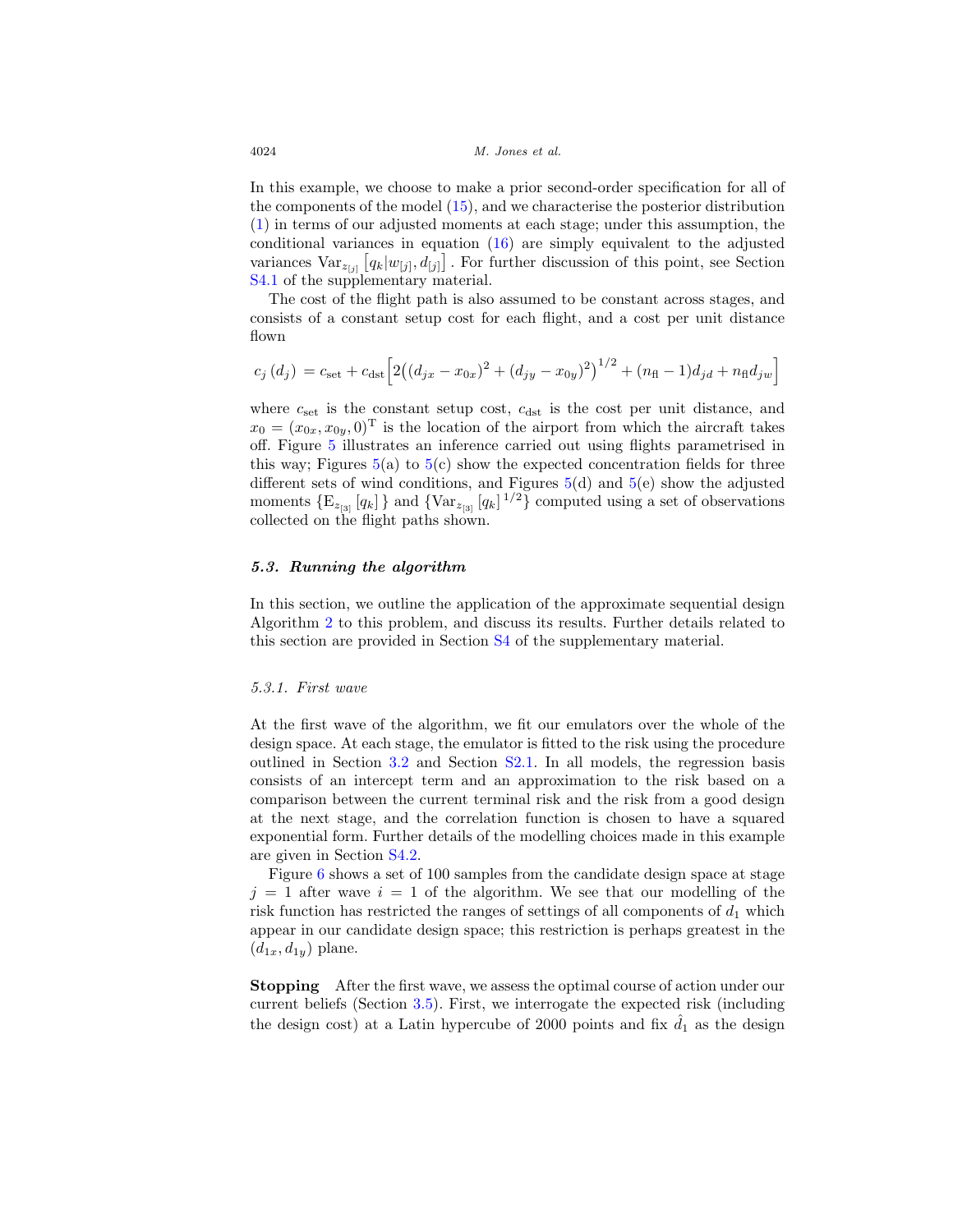<span id="page-24-0"></span>

Fig 5: An example inference using the model from Sections  $5.1$  and  $5.2$ . Figures  $5(a)$  $5(a)$ to  $5(c)$  $5(c)$  show the expected concentration measurements for a grid of points in  $(x, y)$ space, for an emission rate of  $\psi_k = 1$  at both sources (locations indicated by magenta markers), under the wind conditions indicated by the black arrows. Observations of this concentration field are made at the black markers. Figures  $5(d)$  $5(d)$  and  $5(e)$  show the adjusted beliefs  $E_{z_{[3]}}[q]$  and  $Var_{z_{[3]}}[q]$  computed by updating the prior specification from Section [5.1](#page-20-1) using this observed data.

which minimises the risk over these points. Our expected risk at this point is  $\mathrm{E}_{R_1^{(1)}}$  $\left[\bar{r}_1^{(1)}\left[\hat{d}_1\right]\right] + c_1\left(\hat{d}_1\right) = 32.36$ , with variance  $\text{Var}_{R_1^{(1)}}$  $\left[\bar{r}_1^{(1)}\left[\hat{d}_1\right]\right] = (1.19)^2;$ this is compared to the risk from an optimal decision under the prior, which is  $\rho_0^{\text{trm}} = 196.34$ . From this, it is clear that, based on this analysis, we should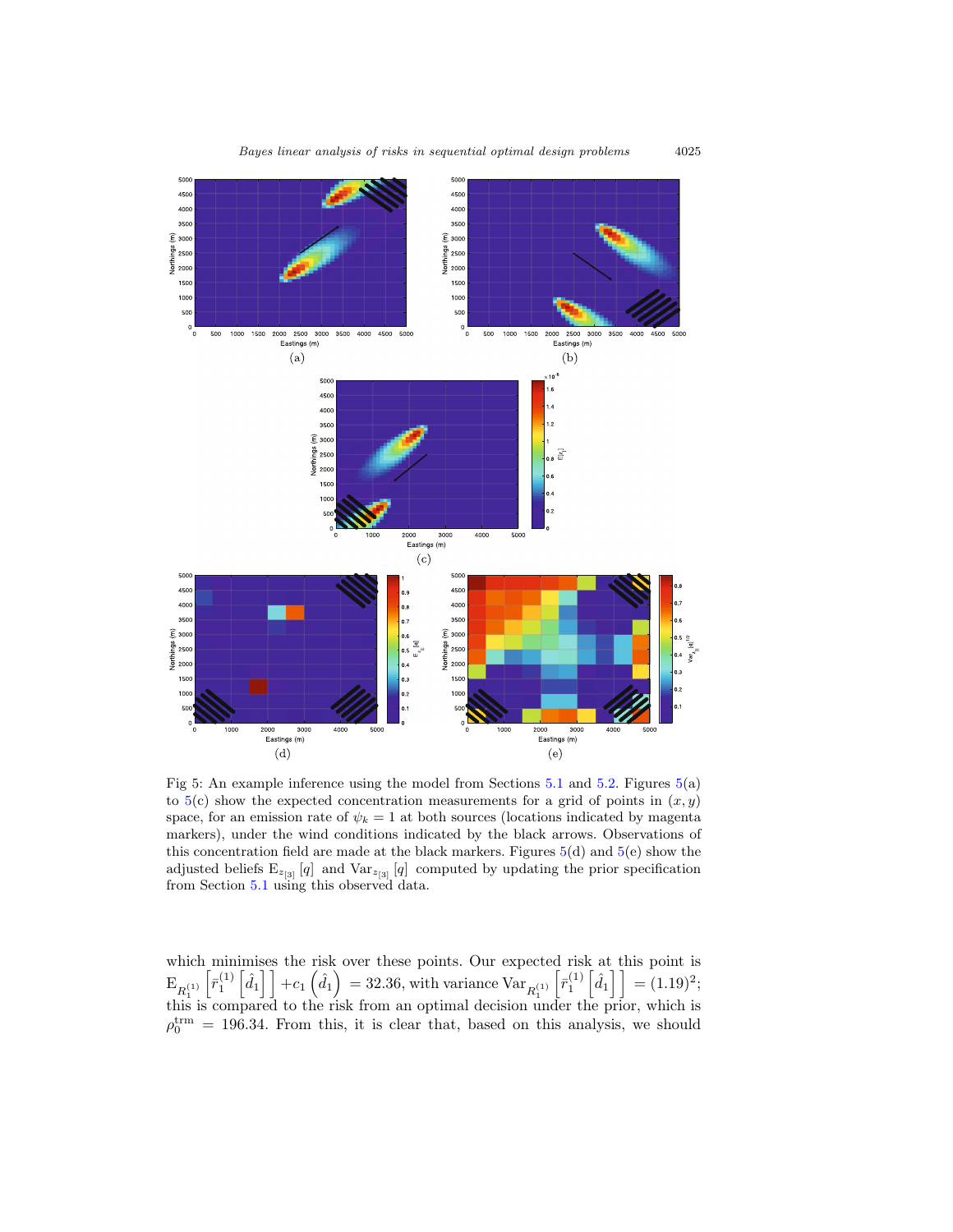

Fig 6: Scatter plot of candidate design points  $\tilde{d}_1$  sampled from emulator  $\bar{r}_1^{(1)}$  using the procedure 3. The colour scale indicates the expected risk  $E_{R_1^{(1)}}\left[\bar{r}_1^{(1)}\right] + c_1 \left(\tilde{d}_1\right)$  at 1 each point.

conduct at least the first experiment.

Based on a set of 100 samples from the candidate design space, we asses that the EVPI for the risk is 0.62; in practice, whether we choose to perform further analysis on this basis will depend on the cost of our computational resources relative to the risk from the experiment. In any case, we perform another wave to further illustrate aspects of the procedure from Section [3.](#page-9-0)

#### <span id="page-25-0"></span>5.3.2. Second wave

At the second wave of the algorithm, we re-fit another sequence of emulators in the candidate design spaces at each stage (see Section [3.4\)](#page-13-0). Figure [7](#page-26-0) shows a set of candidate designs for each of the 3 stages of the problem sampled according to the procedure in Algorithm 3. From this, we see that the candidate design spaces are strongly restricted in  $(d_x, d_y)$  space at all stages; on this basis, we decide to generate designs for the second wave of the procedure by approximating the candidate design space in  $(d_x, d_y)$  using simple limits. For further discussion of this point, see Section S2.4. Our emulator fitting procedure at this wave is the same as that at the first wave. Further information specific to the procedure at this wave is provided in Section [S4.2.](#page-17-0)

Figure [8](#page-27-1) shows the expectation of the risk  $\mathrm{E}_{R_{1}^{(2)}}$  $\left[\bar{r}_1^{(2)}\right] + c_1 \left(\tilde{d}_1\right)$  at a set of 100 candidate designs  $\tilde{d}_1$ , sampled as in Algorithm 3; this should be compared with the equivalent set of samples from the candidate design space at the first wave shown in Figure [6.](#page-25-1) We see that after this wave, the candidate design space has roughly the same shape in the  $(d_{1x}, d_{1y})$  plane, and that we have started to see greater restrictions placed on the settings of  $d_{1h}$ ,  $d_{1w}$  and  $d_{1d}$  that appear in our candidate design space.

<span id="page-25-1"></span>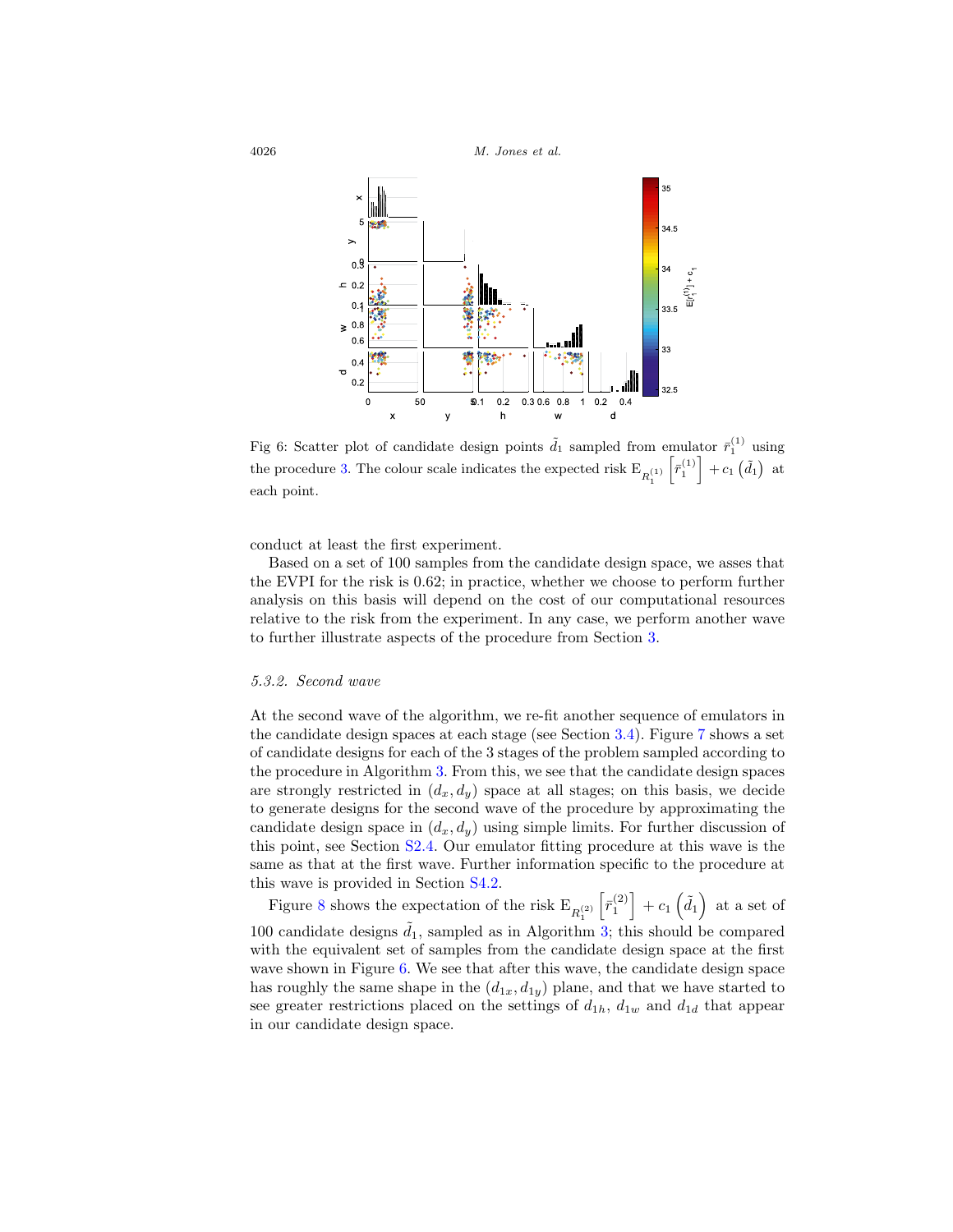<span id="page-26-0"></span>

Fig 7: Density contour plots of the candidate design spaces  $\mathcal{D}_j^{(1)}$  at each stage  $j = 1, 2, 3$ ; designing within the candidate design space at each stage restricts the candidate design space at each subsequent wave. Red contours enclose regions with higher densities of sampled points, and blue contours enclose regions with lower densities.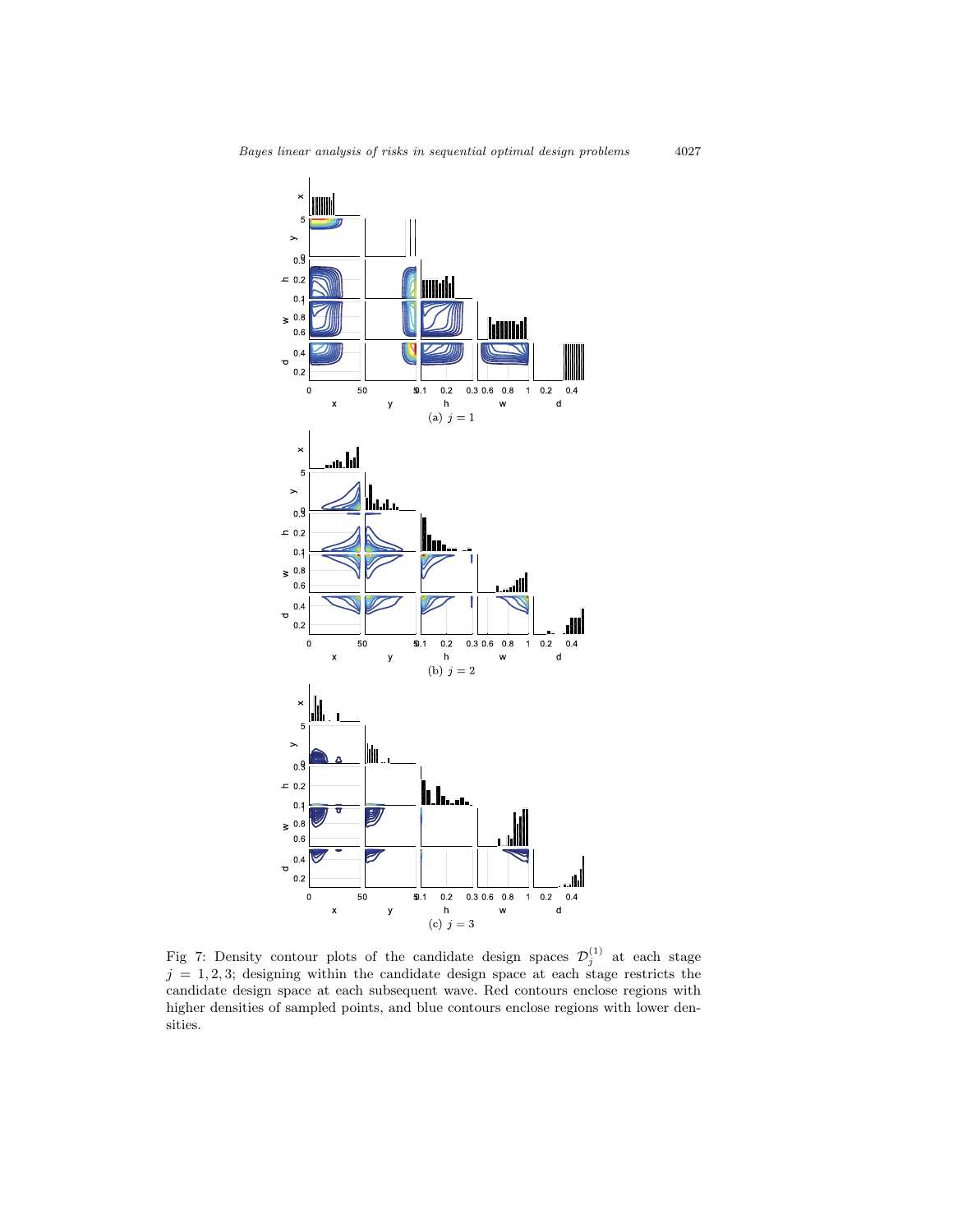

Fig 8: Scatter plot of  $\tilde{d}_1$  sampled from  $\bar{r}_1^{(2)}$  using the procedure 3. Colours indicate  $\mathbb{E}_{R_1^{(2)}}\left[\bar{r}_1^{(2)}\right] + c_1\left(\tilde{d}_1\right)$  at each point. 1

**Stopping** At the end of this wave, we again search the mean risk using a Latin hypercube of 2000 points, and find that  $\mathrm{E}_{R_{1}^{(2)}}$  $\left[\bar{r}_1^{(2)}\left[\hat{d}_1\right]\right] + c_1\left(\hat{d}_1\right) = 29.21,$ with  $Var_{R_1^{(2)}}$  $\left[\bar{r}_1^{(2)}\left[\hat{d}_1\right]\right]^{1/2} = (0.35)^2$ . The EVPI after this wave is 0.04, so the second wave of analysis has resulted in a reduction of our uncertainty about the risk.

#### <span id="page-27-0"></span>**6. Discussion**

In this study, we considered the Bayesian optimal design problem in the situation where the data is available from a series of experiments (with associated costs), and where there is the option after each to evaluate the expected benefit from the remaining series of experiments and to either stop and use the data to make decisions, or to collect the next set of observations. We outlined the backward induction procedure that is used to solve such problems, and explained the computational issues that this algorithm presents in the general case.

An approximating framework was proposed which uses Bayes linear emulators to perform some of the difficult calculations; these emulators capture a large amount of the structure of the problem, and allow us to use various existing tools to track the uncertainty in the calculation through the stages of the numerical procedure. This approximation proves beneficial in application to both a simple linear model example, and to a more complex atmospheric dispersion modelling problem.

In the work reported here, we have considered problems with up to 3 potential future experiments. This involved hours of computation on a reasonably powerful laptop. In general, we might want to consider problems with many more stages in the backward induction calculation. For problems with reason-

<span id="page-27-1"></span>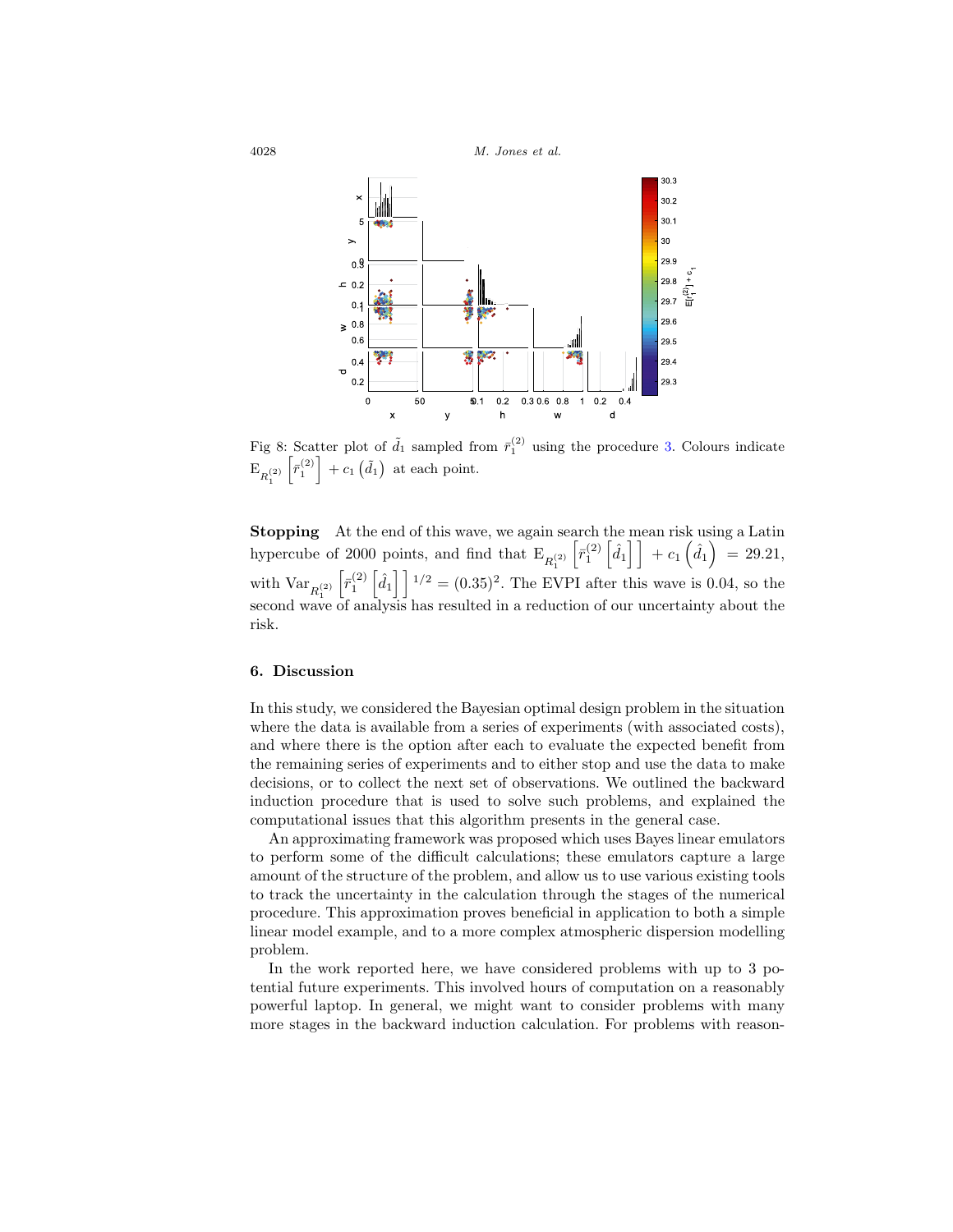ably high-dimensional collections of data, design inputs and external inputs at each stage, computational complexity may become prohibitive. There is a tradeoff between the per-stage dimensionality of the design problem to be solved and the number of stages that can be handled using our approximation: for problems with lower-dimensional input spaces, we can potentially consider a larger number of future experiments; whereas for problems with higher-dimensional input spaces, we may be restricted to a smaller number of stages.

This work suggests several interesting areas for possible future research: first, it is often the case that the data collected on the system during the course of a sequential sampling scheme is used not only to make inferences about the parameters of the model, but also to motivate improvements to the model. The experimentation plan may specify that model development is to take place after the completion of all stages, or improvements may be planned between experimental stages. Goldstein and Rougier [\(2009](#page-29-15)) introduced a framework which links improved versions of a model to the current implementation and to the system under study; if we were to replace the model specification in section [3](#page-9-0) with this framework, then the approximate backward induction procedure could be modified in order to generate designs which would take into account both the availability of future observations, and the possibility of future model development.

Assessing our uncertainty about the risk at its minimum is the most difficult task which we must perform as part of our backward induction approximation. The procedure presented in section [3.4](#page-13-0) works well for low-dimensional problems where the risk function is relatively smooth; however, in higher-dimensional problems, or where there are multiple, disconnected regions of the design space which could minimise the risk, it becomes more difficult to use. Additionally, the procedure is sensitive to the size of the trial design used, and it is computationally difficult to draw enough samples to assess the variability in the minimum risk for each input setting. Characterising the distribution of the minimum of a stochastic process is an active research area (see, for example, Hennig and Schuler [\(2012](#page-29-11)) or Adler [\(1981](#page-28-5))); theoretical guarantees for the behaviour of the sampling scheme from section [3.4,](#page-13-0) or the development of an alternative technique which does have such guarantees would increase confidence in our ability to properly track uncertainties across the stages for a greater range of sequential design problems.

#### <span id="page-28-0"></span>**References**

- <span id="page-28-5"></span>R.J. Adler. The Geometry of Random Fields. Wiley, 1981. [MR0611857](http://www.ams.org/mathscinet-getitem?mr=0611857)
- <span id="page-28-3"></span>J.O. Berger. Statistical Decision Theory. Springer, 1980. [MR0580664](http://www.ams.org/mathscinet-getitem?mr=0580664)
- <span id="page-28-2"></span>K. Chaloner and I. Verdinelli. Bayesian experimental design: A review. Statistical Science, 10: 273–304, 1995. [MR1390519](http://www.ams.org/mathscinet-getitem?mr=1390519)
- <span id="page-28-1"></span>M.H. DeGroot. Optimal Statistical Decisions. Wiley, 1970. [MR2288194](http://www.ams.org/mathscinet-getitem?mr=2288194)
- <span id="page-28-4"></span>C.C. Drovandi, J.M. McGree, and A.N. Pettitt. Sequential Monte Carlo for Bayesian sequentially designed experiments for discrete data. Comput. Stat. Data Anal., 57: 320–335, 2013. [MR2981091](http://www.ams.org/mathscinet-getitem?mr=2981091)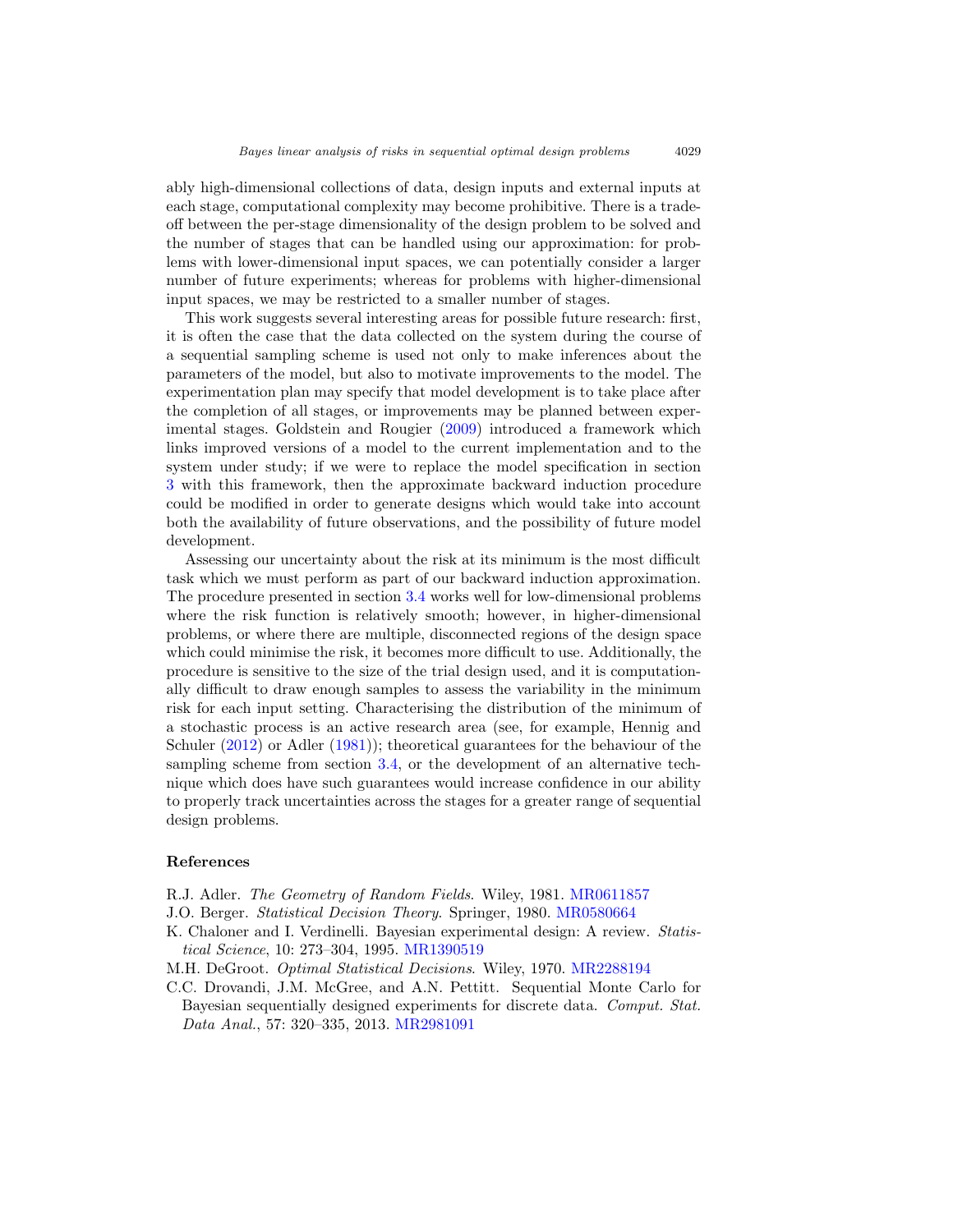- <span id="page-29-9"></span>C.C. Drovandi, J.M. McGree, and A.N. Pettitt. A Sequential Monte Carlo Algorithm to Incorporate Model Uncertainty in Bayesian Sequential Design. Journal of Computational and Graphical Statistics, 23: 3–24, 2014. doi: [10.1080/10618600.2012.730083.](http://dx.doi.org/10.1016/10.1080/10618600.2012.730083) [MR3173758](http://www.ams.org/mathscinet-getitem?mr=3173758)
- <span id="page-29-4"></span>I. Ford, D.M. Titterington, and C.P. Kitsos. Recent advances in nonlinear experimental design. Technometrics, 31 (1): 49–60, 1989. ISSN 00401706. . URL <http://www.jstor.org/stable/1270364>.
- <span id="page-29-15"></span>M. Goldstein and J. Rougier. Reified bayesian modelling and inference for physical systems. Journal of Statistical Planning and Inference, 139: 1221– 1239, 2009. doi: [10.1016/j.jspi.2008.07.019.](http://dx.doi.org/10.1016/j.jspi.2008.07.019) [MR2479863](http://www.ams.org/mathscinet-getitem?mr=2479863)
- <span id="page-29-13"></span>M. Goldstein and A. Seheult. Prior Viability Assessment for Bayesian Analysis. Journal of Statistical Planning and Inference, 138 (5): 1271–1286, 2008. ISSN 03783758. doi: [10.1016/j.jspi.2007.04.023.](http://dx.doi.org/10.1016/j.jspi.2007.04.023)
- <span id="page-29-11"></span>P. Hennig and C.J. Schuler. Entropy search for information-efficient global optimization. Journal of Machine Learning Research, 13: 1809–1837, 2012. [MR2956343](http://www.ams.org/mathscinet-getitem?mr=2956343)
- <span id="page-29-14"></span>B. Hirst, P. Jonathan, F. Gonzalez del Cueto, D. Randell, and O. Kosut. Locating and quantifying gas emission sources using remotely obtained concentration data. Atmospheric Environment, 45: 141–158, 2012.
- <span id="page-29-8"></span>X. Huan and Y. Marzouk. Sequential bayesian optimal experimental design via approximate dynamic programming. Forthcoming, 2016. URL <https://arxiv.org/abs/1604.08320>.
- <span id="page-29-12"></span>D.R. Jones, M. Schonlau, and W.J. Welch. Efficient global optimization of expensive black-box functions. Journal of Global Optimization, 13: 455–492, 1998. [MR1673460](http://www.ams.org/mathscinet-getitem?mr=1673460)
- <span id="page-29-7"></span>M. Jones, M. Goldstein, P. Jonathan, and D. Randell. Supplementary Material: Bayes Linear Analysis of Risks in Sequential Optimal Design Problems. doi: [10.1214/18-EJS1496SUPP.](http://dx.doi.org/10.1214/18-EJS1496SUPP)
- <span id="page-29-6"></span>M. Jones, M. Goldstein, D. Randell, and P. Jonathan. Bayes linear analysis for bayesian optimal design. Journal of Statistical Planning and Inference, 171: 115–129, 2016. doi: [10.1016/j.jspi.2015.10.011.](http://dx.doi.org/10.1016/j.jspi.2015.10.011) [MR3458072](http://www.ams.org/mathscinet-getitem?mr=3458072)
- <span id="page-29-1"></span>M.C. Kennedy and A. O'Hagan. Bayesian calibration of computer models. Journal of the Royal Statistical Society, Series B (Statistical Methodology), 63: 425–464, 2001. [MR1858398](http://www.ams.org/mathscinet-getitem?mr=1858398)
- <span id="page-29-2"></span>D.V. Lindley. Bayesian Statistics, A Review. Society for Industrial and Applied Mathematics, 1972. [MR0329081](http://www.ams.org/mathscinet-getitem?mr=0329081)
- <span id="page-29-5"></span>P. Muller, D.A. Berry, A.P. Grieve, M. Smith, and M. Krams. Simulation based sequential bayesian design. Journal of Statistical Planning and Inference, 137: 3140–3150, 2007. doi: [10.1016/j.jspi.2006.05.021.](http://dx.doi.org/10.1016/j.jspi.2006.05.021)
- <span id="page-29-10"></span>A. O'Hagan. Bayes-hermite quadrature. Journal of Statistical Planning and Inference, 29: 245–260, 1991. [MR1144171](http://www.ams.org/mathscinet-getitem?mr=1144171)
- <span id="page-29-0"></span>F. Pasquill. Atmospheric dispersion of pollution. Quarterly Journal of the Royal Meteorological Society, 97: 369–395, 1971.
- <span id="page-29-3"></span>D. Randell, M. Goldstein, G. Hardman, and P. Jonathan. Bayesian linear inspection planning for large-scale physical systems. Proceedings of the Institution